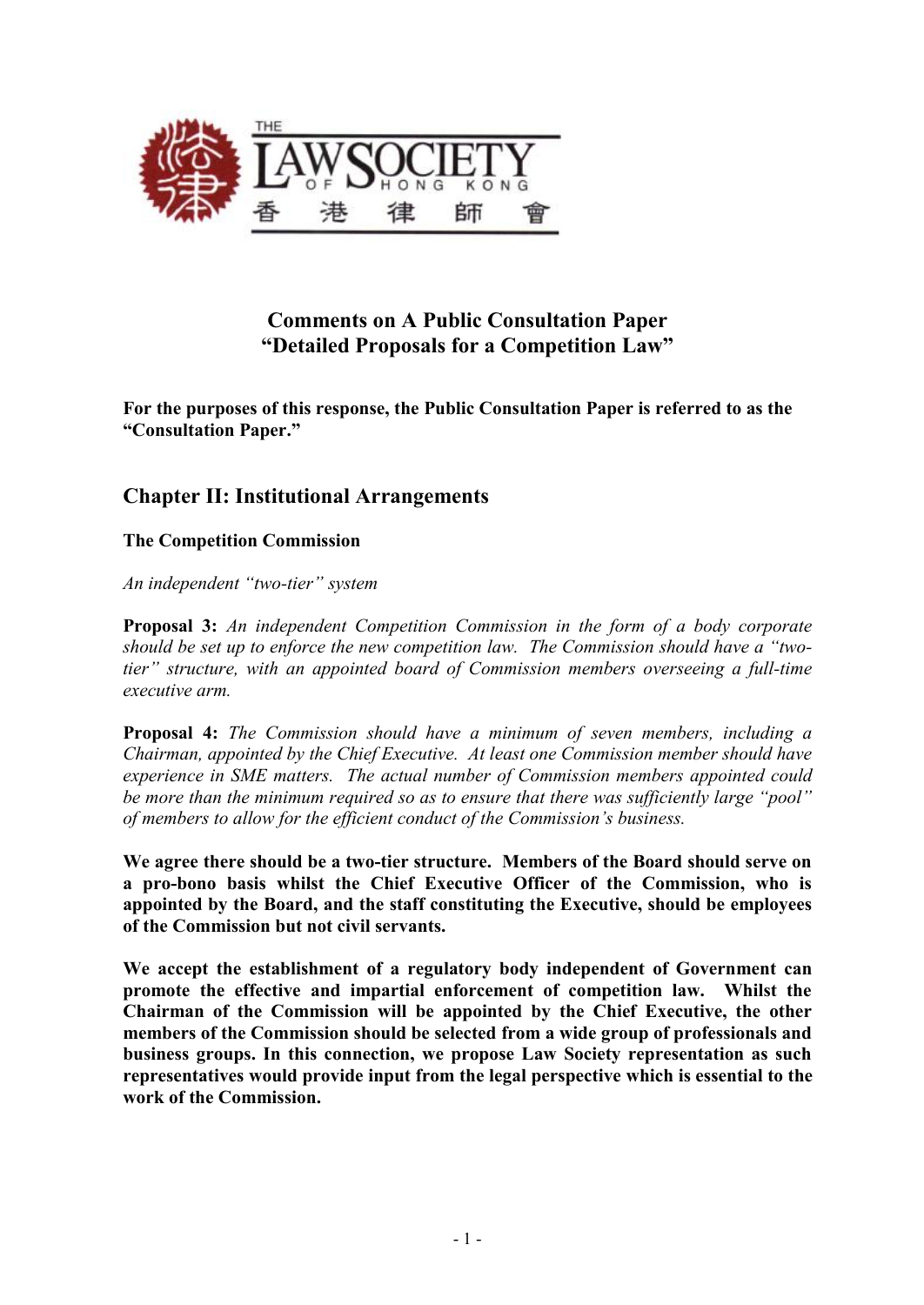### *Powers and Function*

**Proposal 5:** *The Commission should have the power to investigate, determine and apply remedies in respect of infringements of the conduct rules under the competition law.*

**Proposal 6:** *The Commission should have other functions directly related to the objective of the competition law, including educating the public and business about the competition law and promoting compliance programmes.* 

### **Agreed. The legislation requires careful drafting to ensure the fundamental rights of individuals are safeguarded.**

#### *Investigation and Adjudication*

**Proposal 7:** *The Commission should be able to commerce an investigation either of its own initiative or in response to a complaint. It should be able to exercise its formal investigative powers when it has reasonable cause to believe that an infringement of the conduct rules has taken place.* 

**Proposal 8:** *The Commission should have the power to require a person, by notice in writing, to provide information and produce documents that it considers relevant to an investigation or to appear before the Commission to give evidence. The Commission should also have the power to conduct a physical search of premises if so empowered by a warrant issued by a magistrate.* 

### **We agree to these Proposals subject to the clear proviso that the fundamental legal rights of individuals would be safeguarded, e.g. the privilege against self-incrimination, legal professional privilege, etc.**

**Proposal 9:** *There should be a formal separation within the Commission between the investigation and adjudication of infringements, through the establishment of an Investigation Committee, which is to be responsible for conducting the investigation. The Investigation Committee will be chaired by a Commission member who will not then participate in the decision on the complaint in question.* 

## **Agreed.**

**Proposal 10:** *A Commission member who in any way, directly or indirectly, has interest in a matter being investigated by the Commission should be required to disclose the nature of his or her interest. The relevant member should thereafter not take part in any deliberation or decision of the Commission with respect to that matter.* 

**There is the potential for situations to arise where all members of the Commission will have an interest in a matter under investigation (e.g. supply of utilities). Accordingly, it is more appropriate to deal with conflict of interest in a manner which differentiates between substantial interests and non substantial interests. For non substantial interests a member who in any way, directly or indirectly, has an interest in a matter being investigated by the Commission should disclose such interest before taking part in any deliberation or decision of the Commission. For substantial interests, disclosure should be made and the members concerned should excuse themselves.**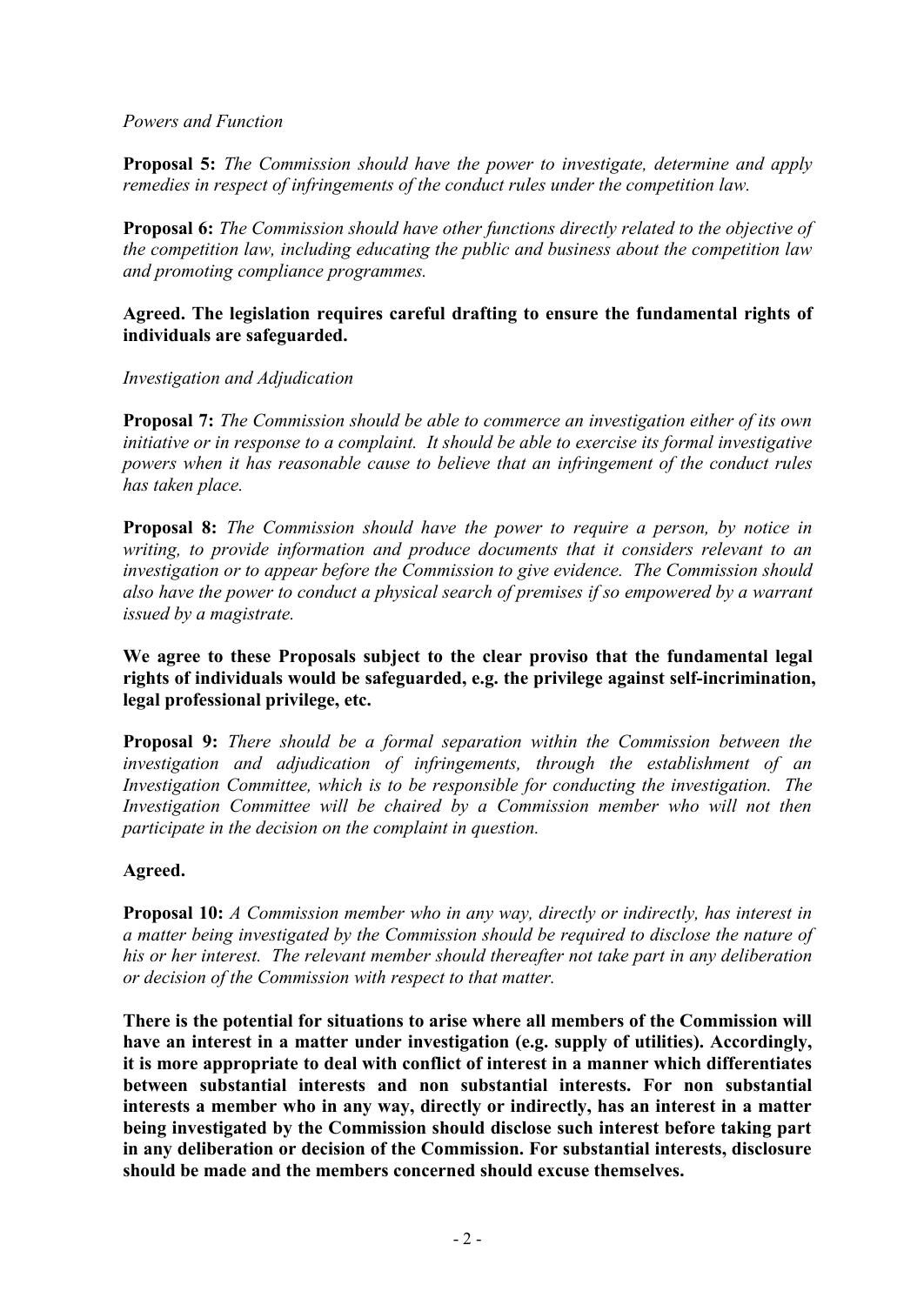## *Notification*

**Proposal 11:** *Before the Commission makes a determination of infringement of the conduct rules, it should first notify the party concerned of the material facts and particulars of the conduct and its considerations in making such a determination. The party should be given the opportunity to provide information or documents and make submissions that it considers are relevant to the case, which the Commission should be required to take into account.* 

## **Agreed.**

**Proposal 12:** *The Commission should have the power to enter into binding settlements with a party under investigation.* 

**Agreed. We consider that in any binding settlement, the rights of third parties to take private action should be preserved. Further, any binding settlement must be made public.** 

## *Confidential Information*

**Proposal 13:** *Confidential information provided to the Commission by complainants or persons under investigation, or acquired by the Commission using its formal investigative powers should be protected under the law.* 

**The definition of "confidential information" should be precisely drafted to protect individuals and assist the Commission in the discharge of its duties. Any person to whom the Commission discloses "confidential information" should also be subject to the same obligations of confidentiality as the Commission itself.** 

**We also propose there should be a mechanism for the parties to seek directions from the Court as regards disclosure of "confidential information".** 

**Proposal 14:** *The Commission should keep proper accounts and records of transactions, and prepare financial statements which give a true and fair view of its financial status.*

## **Agreed.**

**Proposal 15:** *The Commission should furnish an annual report to the Secretary once a year. The Secretary should table this annual report in the Legislative Council no later than six months after the end of the previous financial year.* 

## **Agreed.**

## **The Competition Tribunal**

## *Functions*

**Proposal 16:** *A Competition Tribunal should be established to hear, among other things, applications for review of the decisions of the Commission and private actions under the competition law.*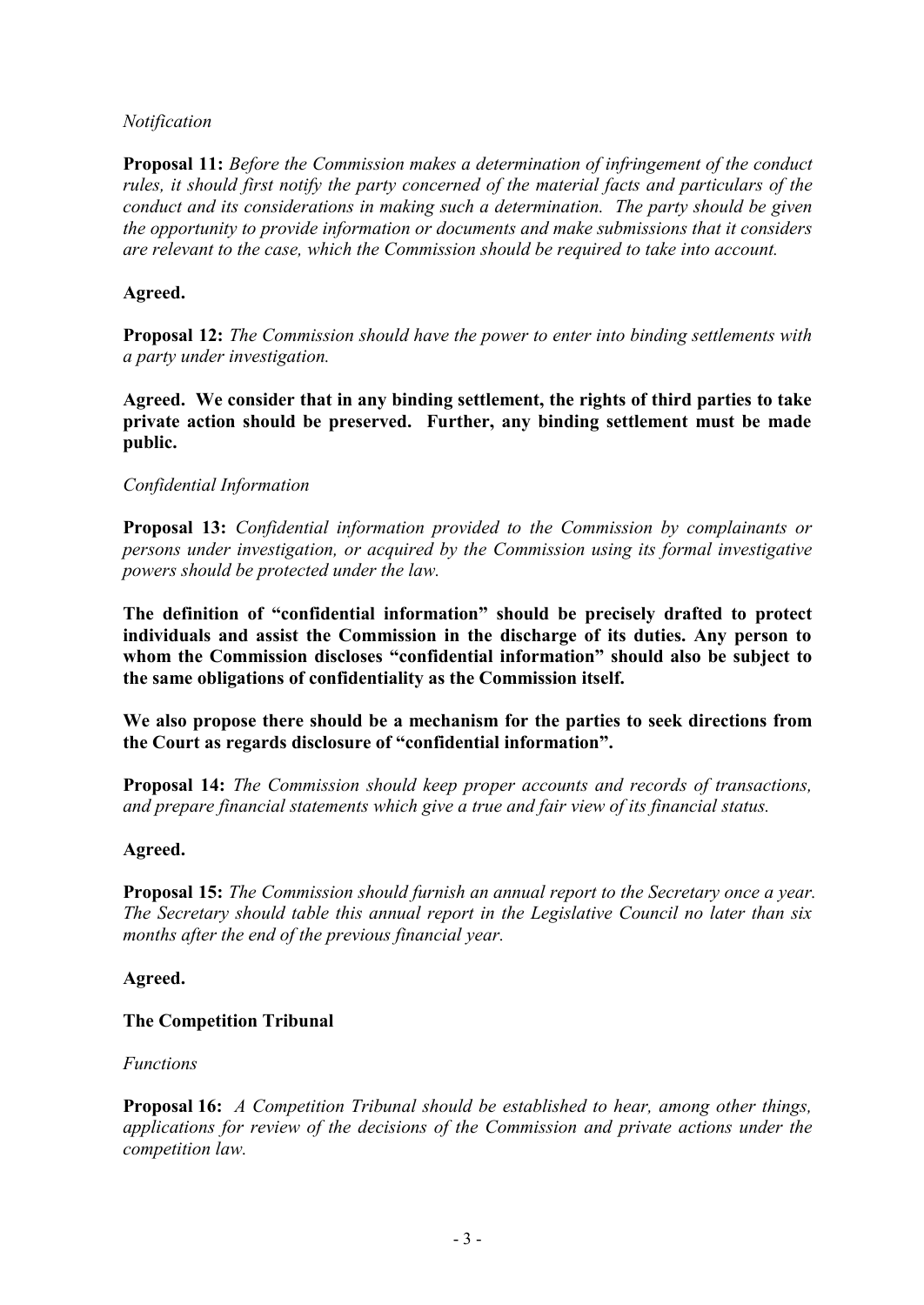## **Agreed.**

**Proposal 17:** *Tribunal members would be either "judicial" members (i.e. judges or former judges), or "non-judicial" members with expert knowledge of economics, commerce or competition law. One of the judicial members would be the President of the Tribunal. Both the President and other judicial members would be appointed by the Chief Executive on the recommendation of the Chief Justice. Non-judicial members would be appointed by the Chief Executive.* 

## **Agreed**

**Proposal 18:** *When hearing reviews, the Tribunal should sit as a three-member panel, chaired by a judicial member, and comprising at least one non-judicial member with expertise in economics. The Tribunal should have the power to review cases on their merits on the same evidence as was before the Commission, and should have the power to admit new evidence if it considers this appropriate.* 

## **Agreed**

**Proposal 19:** *The Tribunal should possess the necessary powers for discharging its functions effectively and efficiently. The Tribunal proceedings should be conducted as informally and expeditiously as possible. The Tribunal should not be bound by rules of evidence.* 

**While the informal procedures would prevent over-technical legal arguments from being raised and therefore enhance efficiency, the rules of evidence should not be excluded in their entirety. We maintain basic principles and procedures should be observed, e.g., the fundamental rules of evidence, the onus and burden of proof in the civil litigation system. This will ensure natural justice and that the hearing will be conducted fairly.** 

## *Right to seek review*

**Proposal 20:** *Any person aggrieved by a determination by the Commission should have the right to seek a review by the Tribunal of the determination, including the penalty imposed by the Commission.* 

## **Agreed.**

**Proposal 21:** *The Tribunal should have the power to decide whether or not to suspend a Commission decision before determining a review application.* 

## **Agreed.**

**Proposal 22:** *An appeal against a decision of the Tribunal should be available. Such an appeal should be heard by the Court of Appeal and should be limited to points of law or any remedy applied in respect of an infringement, including the amount of any fine.* 

## **Agreed.**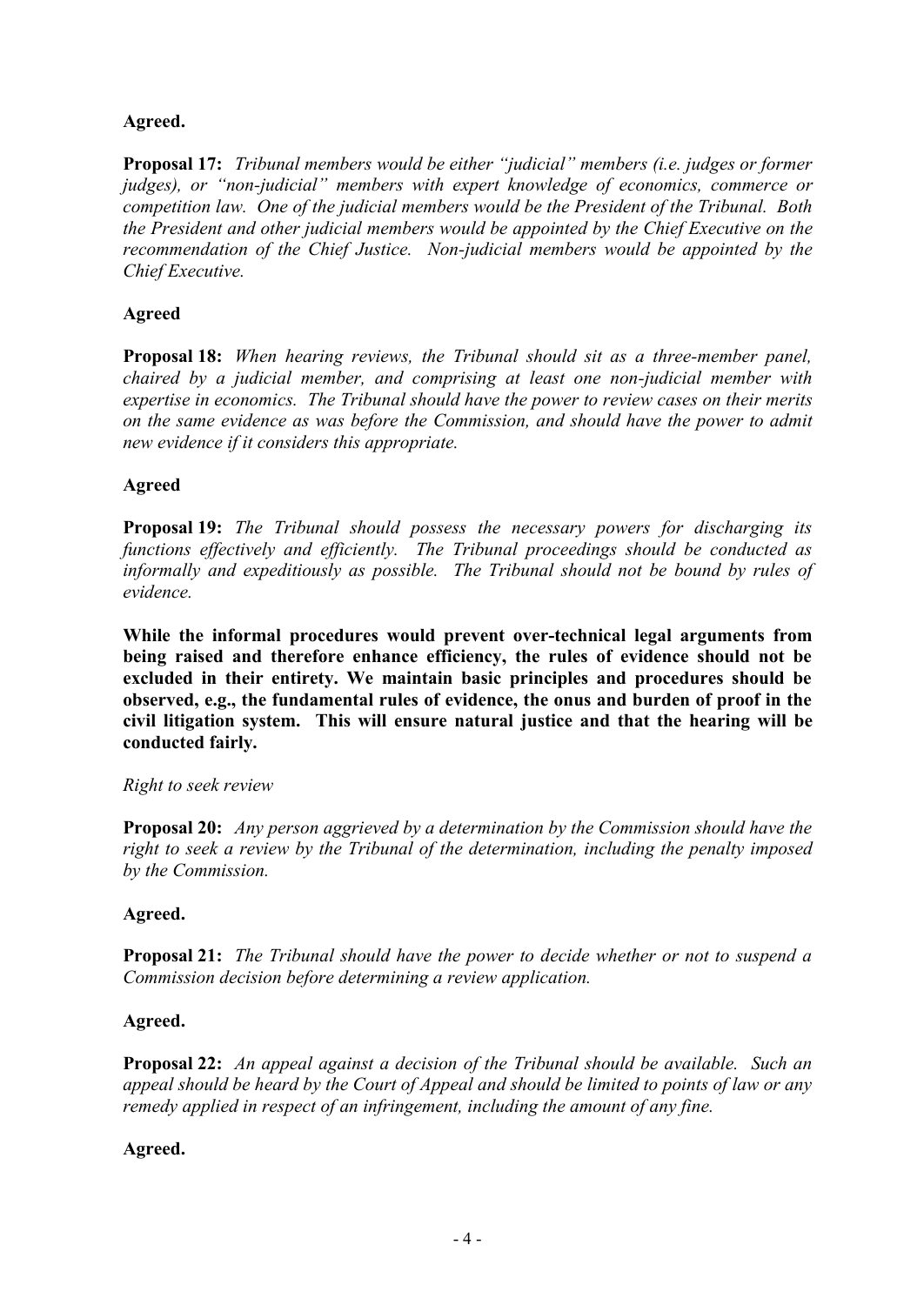# **Chapter III: Conduct Rules**

## *Application of the Conduct Rules*

**Proposal 23:** *The conduct rules should apply to "undertakings", which may be defined as individuals, companies or other entities engaging in economic activities.* 

- **1. The Consultation Paper suggests the conduct rules should apply to all entities that engage in economic activity, irrespective of the legal status and source of finance of the undertaking. It is also proposed the definition of "undertaking" be set out in the law. The Law Society agrees the conduct rules should apply to all entities, and care should be taken to ensure this is effectively reflected in the definition of "undertaking".**
- **2. It is suggested the definition should include any business, trade or profession, whether or not it is carried on for profit, as is the case under Singapore competition law<sup>1</sup> , to reduce the possibility for any entities to successfully argue that they fall outside of the definition of "undertaking".**
- **3. This definition also suggests that all separate legal entities are included, regardless of whether such undertakings are related or otherwise. This is notwithstanding the fact that (to use one example) a subsidiary has no real freedom to determine its course of action in the market and enjoys no real economic independence. We would therefore suggest the definition is amended in a manner similar to the UK guidelines issued by the Office of Fair Trading which states** *"…an agreement between a parent and its subsidiary company, or between two companies which are under the control of a third, will not be agreements between undertakings if the subsidiary has no real freedom to determine its course of action on the market and, although having a separate legal entity, enjoys no economic independence"***.**

## **Prohibition on anti-competitive agreements**

**Proposal 24:** *There should be a general prohibition on agreements and concerted practices that have the purpose or effect substantially lessening competition.* 

- **1. It is agreed the prohibition should cover concerted practices for the reasons set out in the Consultation Paper. The Consultation Paper cites the European Commission's definition of "concerted practice". It is noted that the definition of "concerted practice" includes a requirement that an undertaking should have "knowingly" substituted practical co-operation for the risks of competition, however the introduction of a mental element: (i) creates a loop-hole which potential offenders may seek to use; and (ii) impose an unrealistic and unreasonable burden of proof on the Commission which would be inconsistent with the legislation's objective of preventing anti competitive conduct regardless of the intent of the persons involved. It is the Law Society's view that this element should not be included.**
- **2. It is also suggested this prohibition is stated to cover those agreements and concerted practice that have the purpose or effect of substantially lessening**

<sup>&</sup>lt;sup>1</sup> Competition (Jersey) Law, 1995, sections 2 and 4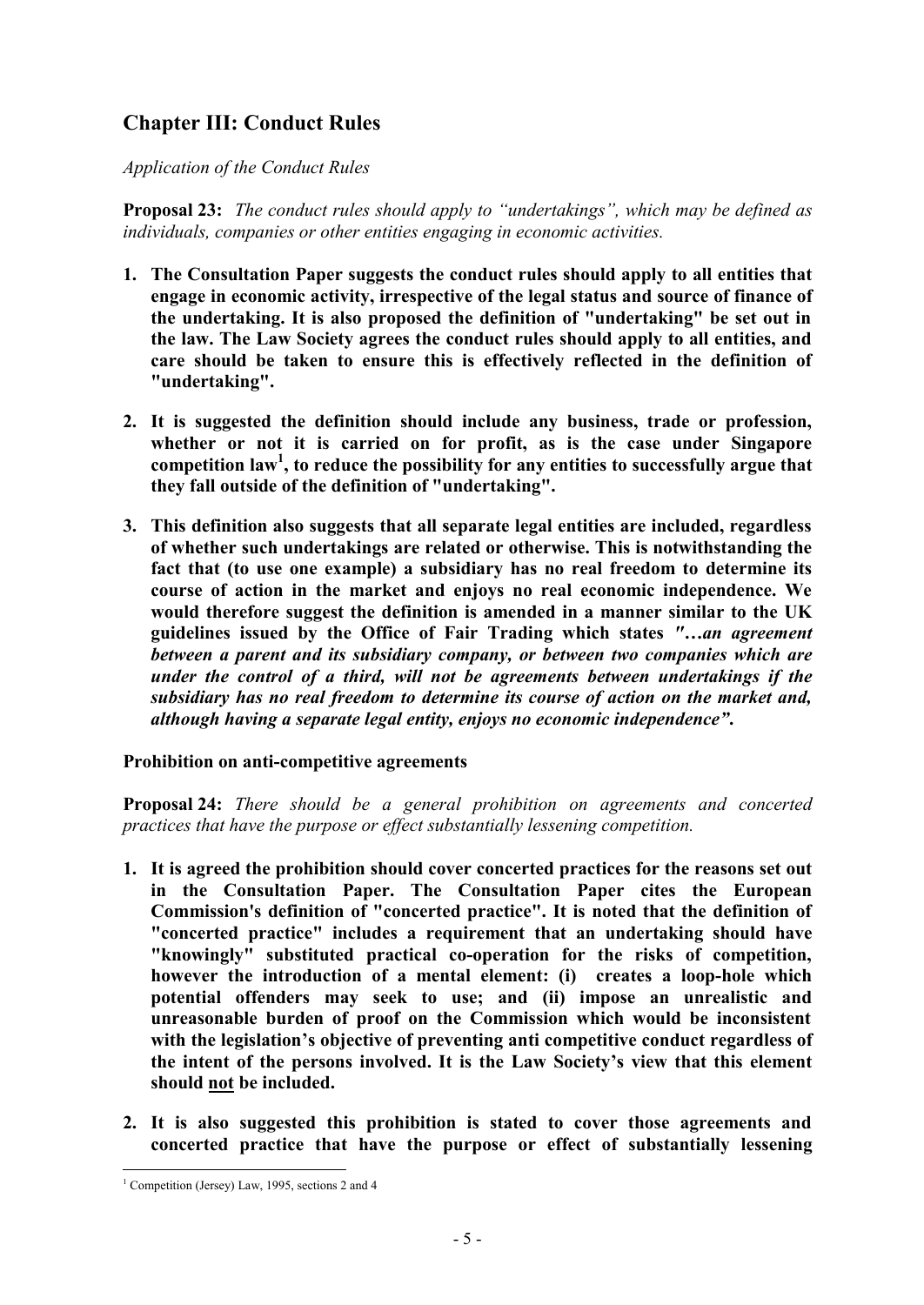### **competition "in Hong Kong, or any part of Hong Kong", since the Commission should not have effects on other markets within its remit.**

**Proposal 25:** *The Ordinance should not give a list of examples of anti-competitive agreements. However, the Commission should be required to issue guidelines that would give examples of the types of conduct that would commonly be considered anti-competitive.* 

- **1. Proposal 25 avoids naming specifics of types of anti-competitive agreements that would come under the radar and entrusts the Commission with the responsibility to issue guidelines. The degree of independence of this Commission will depend entirely on whom government eventually appoints as its members. Under UK and European competition regimes, there are non-exhaustive lists of examples of behaviour which may be regarded as anti-competitive, but these lists are merely for guidance and the particular facts of the case are looked at to determine whether the effect of the behaviour in question restricts or prevents competition before a decision on infringement is made.**
- **2. The Law Society would therefore suggest that a list of anti-competitive conduct be provided. However, the Law Society is neutral on whether such list is included in the legislation itself or issued by the Commissioner before the legislation takes effect. In any case, the list should be stated to be non-exhaustive, and should be supplemented by guidelines when appropriate. By including a list of anticompetitive conduct (i) market participants are put on stronger notice as to forms of conduct that will be unacceptable; and (ii) there is less scope to frustrate the competition law through technical arguments as to whether a particular form of conduct is anti-competitive.**

**Proposal 26:** *The focus of the prohibition on agreements should be on horizontal agreements. Vertical agreements should only be addressed in the context of abuse of substantial market power.* 

- **1. We note the proposal to exclude vertical agreements from the scope of the prohibition, and the suggestion that the EU approach is followed, whereby vertical agreements that meet certain conditions are granted a block exemption order.**
- **2. It is submitted that vertical agreements should be subject to the general prohibition in the same manner as horizontal agreements. The Law Society sees no rational basis for excluding vertical agreements and disagrees with the statements made in the Consultation Paper in this respect. We note the explanation is that the Commission should not be concerned with vertical agreements unless one of the parties to the agreement has substantial market power, and in this case, this should fall to be dealt with under Proposal 27. However, whilst many vertical agreements are pro-competitive, by promoting inter-brand competition for example, many other common vertical agreements can have substantial anti-competitive effects. For example, exclusive distribution agreements may restrict competition between alternative distributors. Similarly, exclusive purchasing agreements may restrict competition (by preventing the customer from sourcing products from alternative suppliers) between alternative suppliers for sales to a particular customer. In summary, excluding vertical agreements from the prohibition will mean that re-**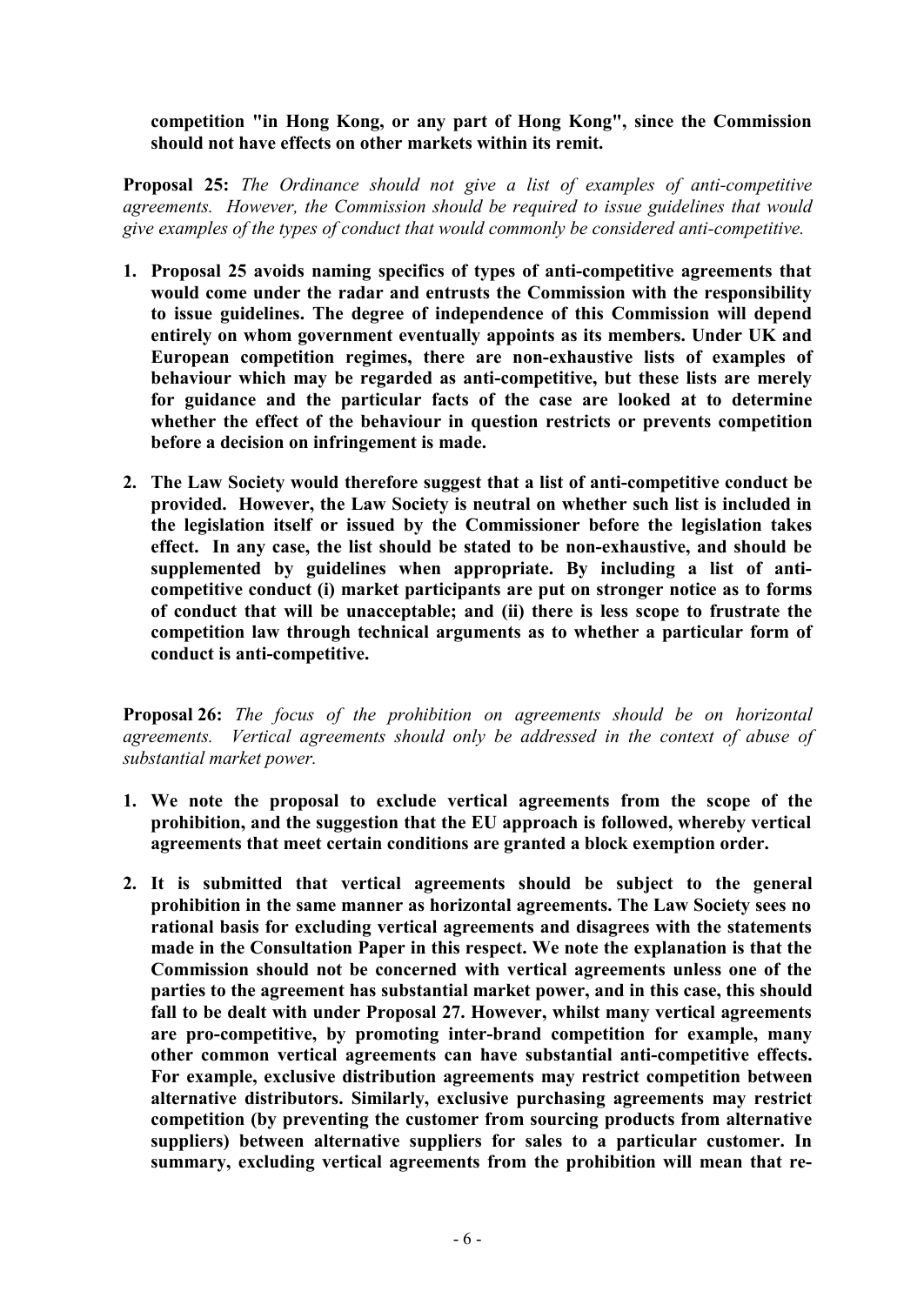**sale price fixing and many forms of exclusive dealing and tying arrangements will not be subject to the prohibition, even though such conduct could be highly anticompetitive (unless the conduct is that of an undertaking which has substantial market power, it abuses that power and the conduct substantially lessens competition).** 

- **3. Non-dominant parties will be able to avoid the prohibition since they will not be subject to Proposal 27 which prohibits abuse of a dominant position. Firms which impose anti-competitive vertical restraints may not have sufficient market power to be considered "dominant", and even if they did, the mere fact that they have imposed such restraints may not amount to an abuse of their dominance. It is also possible that vertical agreements may be used to disguise a horizontal agreement between parties occupying the same level of a value chain.**
- **4. In the UK, whilst vertical agreements were excluded from the scope of the prohibition on anti-competitive agreements in the Competition Act 1998, under a 2000 Order<sup>2</sup> , the prohibition does not apply to any restrictions on competition between businesses at different levels of the production or distribution chain, unless they are restricting re-sale prices. However, the exclusion was repealed by a 2004 Order<sup>3</sup> .**
- **5. In addition, vertical agreements are also prohibited in the US<sup>4</sup> and Australia<sup>5</sup> . Whilst in some cases, it is only viable to have a single distributor due to the size of the Hong Kong market, then we accept that any contractual exclusivity will not have any practical effect on restricting competition which would otherwise have taken place. However, it is important that vertical agreements which do have the object or effect of hindering competition, such as fixing a re-seller's price or establishing a minimum re-sale price, do fall under the prohibition such that it will not need to be established whether they have an anti-competitive effect.**
- **6. We suggest that certain exemptions are available for vertical agreements and not that they are not subject to a blanket exclusion, for instance if the Commission is satisfied that it benefits consumers, does not contain any excessive restrictions and otherwise does not materially reduces competition. Therefore, it is suggested that vertical agreements are prima facie subject to the prohibition (as it applies to horizontal agreements) but that vertical agreements may fall to be exempt or excluded under certain circumstances. This would mean that requirements to be satisfied to obtain such exemption would mean only pro-competitive vertical agreements would be exempted.**
- **7. At this point, when including vertical agreements, the prohibition does not cover arrangements made between persons that form part of the same undertaking. Therefore, in the context of vertical agreements, parties to certain forms of agency agreements are not considered to be distinct undertakings, and therefore to this end, they will not be subject to the prohibition.**

 2 Competition Act 1998 (Land and Vertical Agreements Exclusion) Order 2000

<sup>3</sup> Competition Act 1998 (Land Agreements Exclusion and Revocation) Order 2004

<sup>4</sup> Shearman Act 1890, section 1

<sup>5</sup> Trade Practices Act 1974, section 45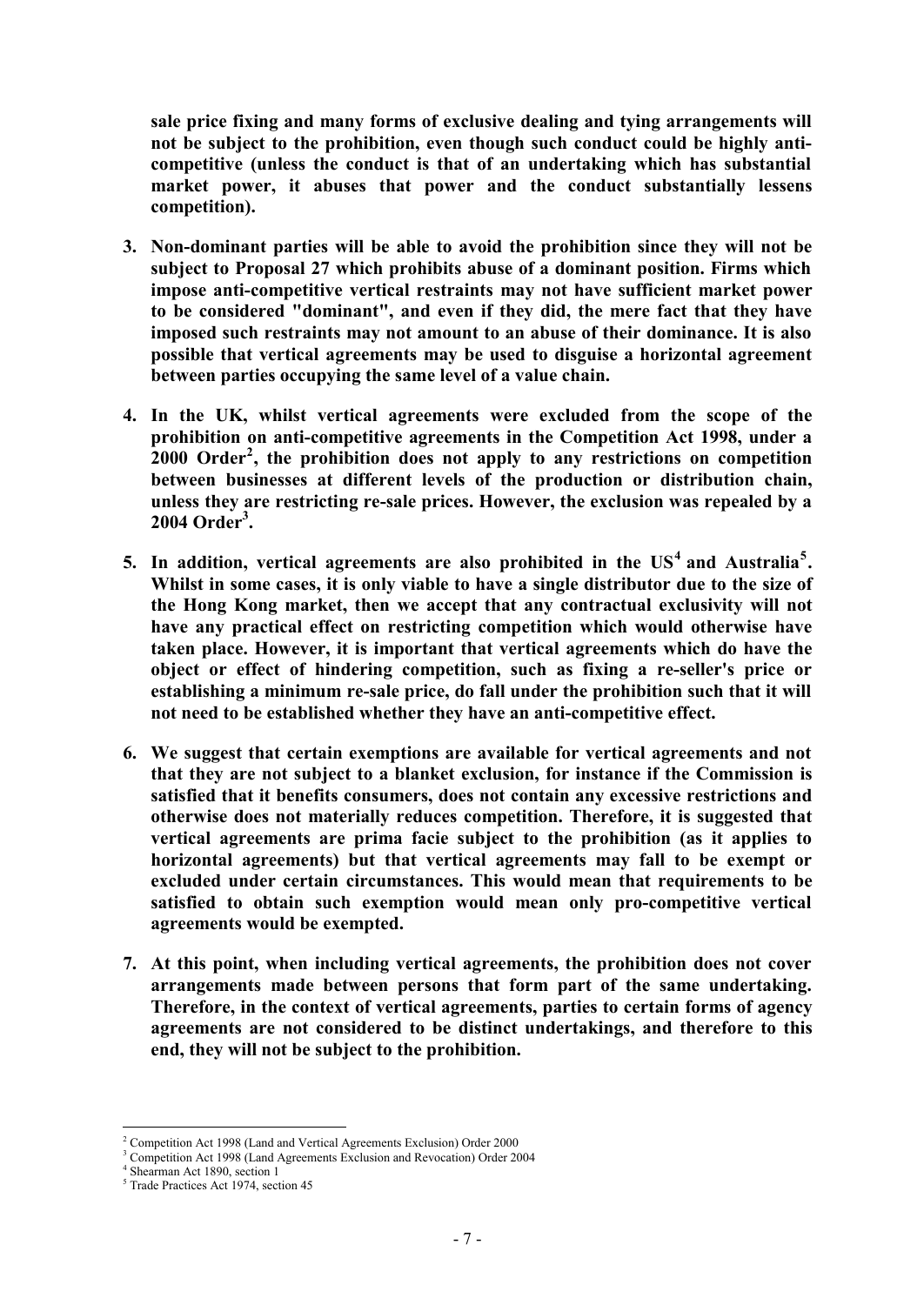**8. In addition, it should be noted that the exclusion of vertical agreements may be inconsistent with the approach taken under the Telecommunications Ordinance.** 

#### **Prohibition on abuse of substantial market power**

**Proposal 27:** *There should be a general prohibition on an undertaking that has a substantial degree of market power from abusing that power with the purpose or effect of substantially lessening competition.* 

- **1. Under this proposal, substantial market power will only be prohibited if it has the effect of lessening competition. However, we note abuse of substantial market power in a manner which does not involve any form of agreement with other participants in the market or which does not have the effect of lessening competition would not be prohibited under this Proposal. In effect, a supplier of goods or services which has substantial market dominance would be free to impose inflated prices without breaching the proposed competition law because inflated pricing will not have the effect of lessening competition. Likewise, a group of industry participants could achieve the same effect so long as they did not actively collude in any way. Therefore, the Law Society suggests that:**
- **(i) this prohibition is not subject to the requirements that such abuse of power has the purpose or effect of substantially lessening competition; and**
- **(ii) an unconscionable conduct regime be introduced either as part of the competition law legislation or in a separate piece of legislation in a manner similar to Australia,**

## **Conduct to have "purpose or effect"**

**Proposal 28:** *There should be no per se infringements and the Commission would be required to conclude that conduct had the purpose or effect of substantially lessening competition before it could determine that an infringement had taken place.* 

**1. The Law Society agrees that conduct should only be considered an infringement of the prohibition if it is by its nature anti-competitive and also has the purpose and/or effect of preventing, restricting or distorting competition. However, as we stated in our response to the consultation paper** *"Promoting Competition – Maintaining our Economic Drive"* **(13 February 2007), whilst certain historically monopolistic areas of business (e.g. telecommunications and broadcasting) may require help to become more competitive, there would be a danger in taking a "one size fits all" approach to the introduction of a general competition law. An example is the proposed merger of the KCR and MTR. Whilst clearly reducing competition, it has been argued that such a move would improve efficiency and lower ticket prices. So, in determining the "effect" of an activity, consideration should be given not only to objective facts to determine whether a party is acting anti-competitively, but also to economic and other relevant issues to determine whether in fact it is acting in an anti-competitive manner.** 

*Merger control proposals: The Consultation Paper invited views on the following options for merger control regulation:*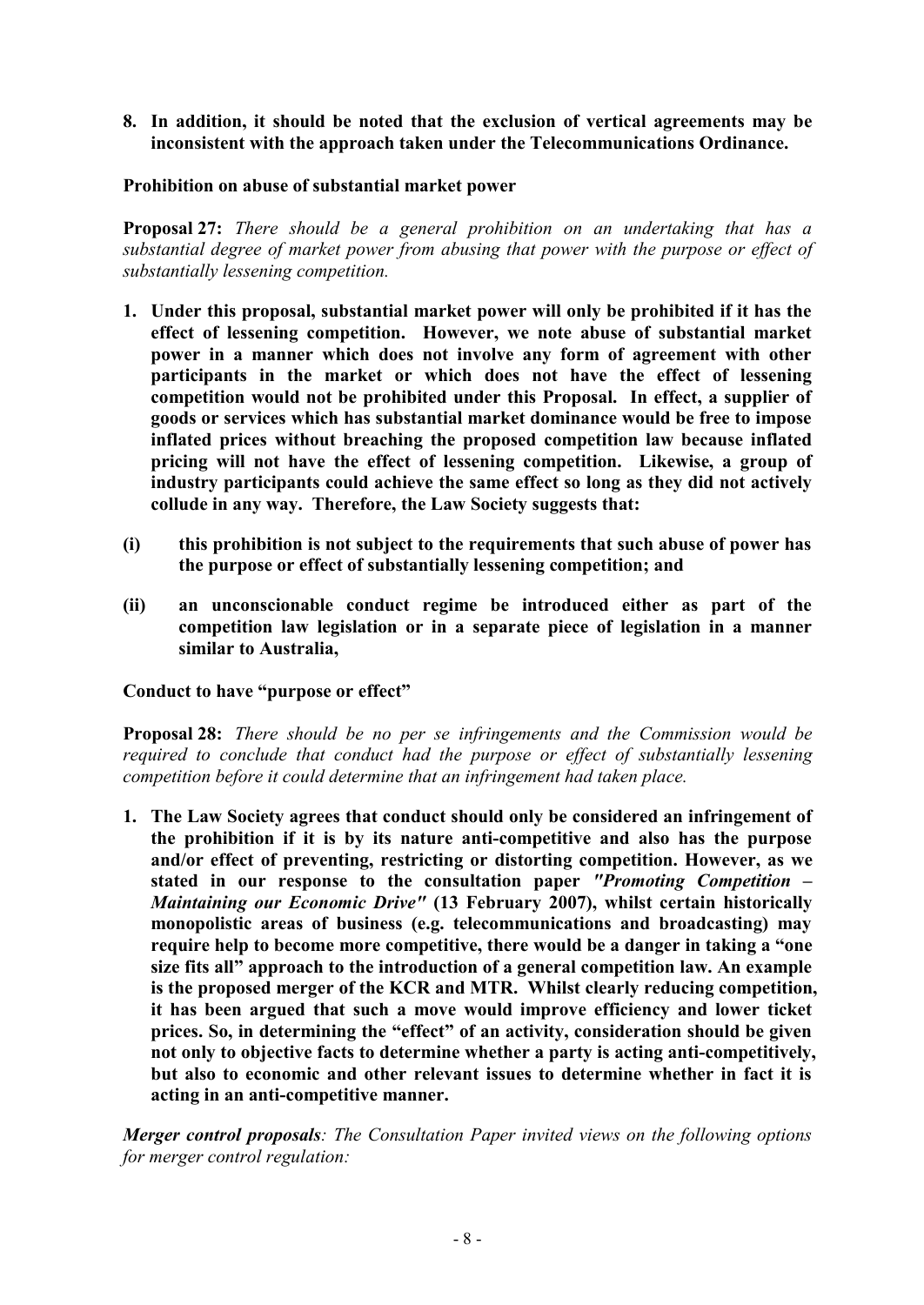- **1. The Consultation Paper invited views on the following options for merger control regulation in sub paragraph 25:** 
	- **(a) introduction of merger provisions that would be suitable in the Hong Kong context, e.g. provisions similar to the Telecommunications Ordinance, whereby the Commission would only investigate a completed merger if it considered that serious competition concerns were raised. There would be a defined period of time after a merger within which the Commission would have to commence its investigation. Mergers that had competition concerns could still be approved if there were counter-balancing benefits. To provide more certainty, where notified of an intended merger, the Commission could be requested to give clearance within a short, defined time-frame for a merger to proceed. These safeguards could be further enhanced by having a threshold transactional value below which the Commission would not take action;**
	- **(b) introduction of merger provisions as broadly described above in the new law, but to delay enforcement of such provisions until after a review of the effect of the law; or**
	- **(c) not to include merger provisions in the Bill initially, but rather to reconsider whether they might need to add such provisions only after a review of the effect of the new law.**
- **2. As stated in the Law Society's responses to the last consultation paper, the issue of merger control is difficult, given the nature of the political and economic environment in Hong Kong, which has always favoured less government intervention in the management of the economy compared to other developed economies. However, most jurisdictions have merger control regulations within their competition law, even economies which are much smaller than Hong Kong, (e.g. Singapore and Jersey). Accordingly, the Law Society sees no reason why merger control should not be a fundamental feature of Hong Kong's competition laws. Support can also be drawn from the telecommunications legislation in Hong Kong. Competition provisions have been in place since June 2000 in the Telecommunications Ordinance (Cap 106, ss.7 I-N, s.35A, ss.32 N-R and s.36C). Subsequently new provisions relating to mergers were inserted by virtue of the Telecommunications (Amendment) Ordinance 2003.**
- **3. One of the benefits of merger control provisions is they enable mergers to proceed on the basis that, if approved, the risk of the merger agreement itself subsequently being held to be anti-competitive is reduced. In effect, merger control provisions can reduce uncertainty for merger participants.**
- **4. If merger control legislation is introduced, the Law Society is of the view that the legislation should provide the Commission/Tribunal with power to intervene but should not require mandatory notification. In effect, this is the UK model and not the more bureaucratic EU model. In addition, it should be noted that option (a) may introduce substantial costs if a merger was required to be dissolved by the Commission after it had been completed. In addition, if merger control regulation is to be included, it must ensure that it adequately takes account of the large number of sectors which are already dominated by a monopolistic supplier or small group of oligopolistic suppliers.**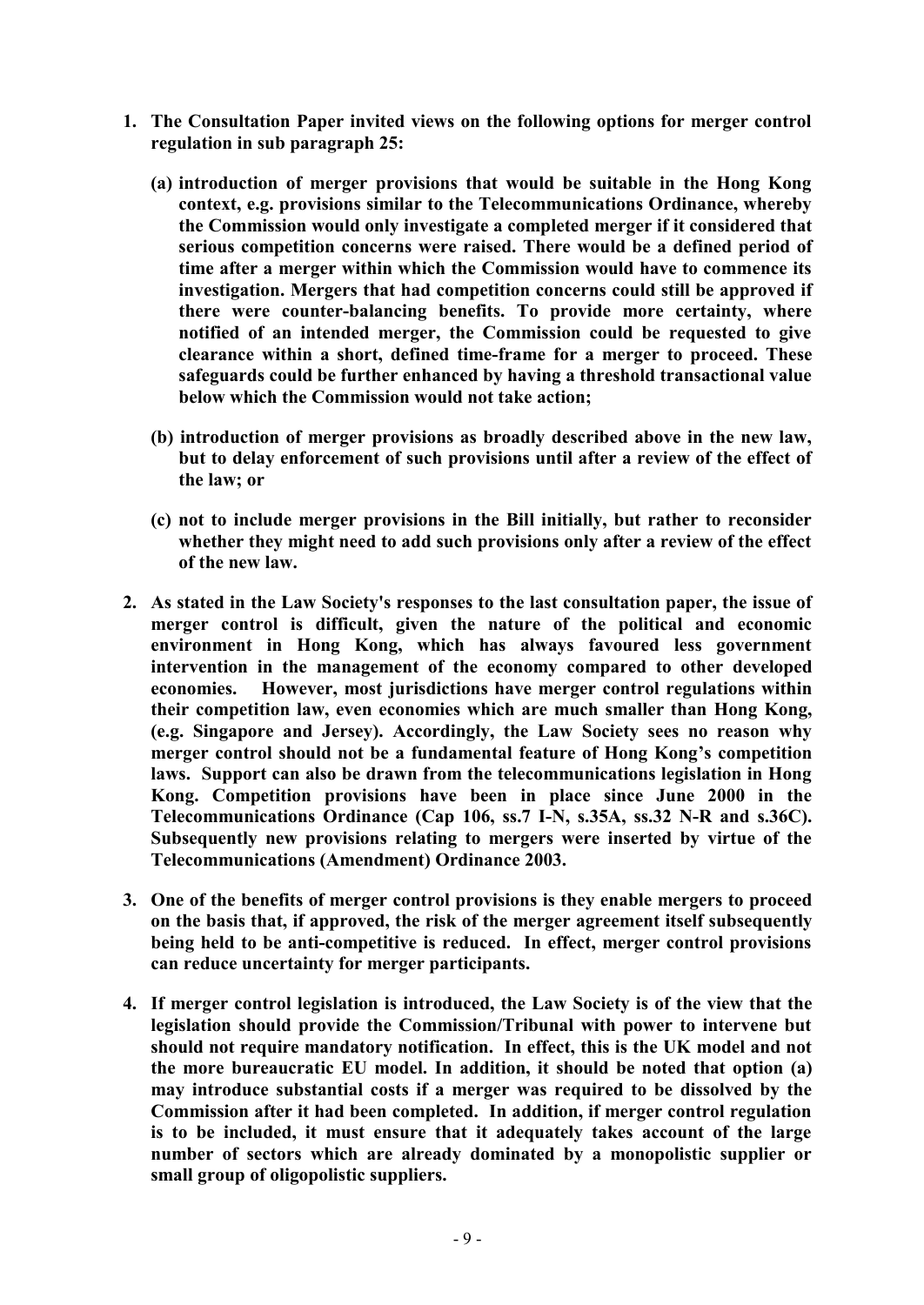- **5. In the event that merger controls are not included in the legislation, the Law Society is of the view that the new competition law should provide that the safeguards against abuse of market device such as inflated power and anticompetitive vertical agreements are included in the legislation. Without such provisions the usefulness of the competition law will be significantly eroded.**
- **6. For completeness, the Law Society also submits the following:** 
	- **(a) It does not accept (as suggested in paragraph 24 of the Consultation Paper) that due to the likely situations where merger control laws may apply in Hong Kong, there should be formal "safe harbours" related to market share percentages. The extent to which a merger between two or more entities or particular market shares would have anti-competitive effects would inevitably vary from industry to industry. Thus, such market share thresholds are of limited usefulness and could serve to defeat the real intent of merger control provisions.**
	- **(b) It supports the introduction of merger control provisions as soon as possible.**

#### **Penalties for engaging in anti-competitive conduct**

**Proposal 29:** *Infringement of the conduct rules should be subject to civil, but not criminal, penalties. Fines of up to \$10 million could be imposed by the Commission. More serious penalties, including higher fines and disqualification from holding a directorship or a management role in any company for up to five years, could be imposed by the Tribunal, on application by the Commission.* 

- **1. Of these proposals, the Law Society agrees with the proposals in relation to civil but not criminal penalties and disqualification orders. However, in order for the higher fines with sufficient deterrent value to be imposable by the Tribunal to be "safe" from legal challenges, the Law Society submits that there must be scope for penalties to be criminal in nature.**
- **2. This arises from the relatively recent Court of Final Appeal ruling in** *Koon Wing Yee v Insider Dealing Tribunal* **(FACV 19 of 2007, 18 March 2008). Sir Anthony Mason NPJ held that heavy fines may be (and, in the case at hand, was) criminal in nature given the penal effect of such fines. In such situations, any such fines imposed as a result of civil proceedings (as would be the case under the proposed Commission and Tribunal proceedings) would be constitutionally invalid.**
- **3. As such, if there is no scope for financial penalties to be treated as criminal in nature and be prosecuted in courts (which, incidentally, is now an option for market manipulation charges similar to that found in** *Koon Wing Yee***, pursuant to the Securities and Futures Ordinance), there is a risk that:** 
	- **(a) any heavy fines imposed by the Tribunal would be struck down as unconstitutional; or**
	- **(b) in order to ensure compliance with the** *Basic Law* **and the** *Hong Kong Bill of Rights Ordinance***, the Tribunal would hand down relatively small fines which**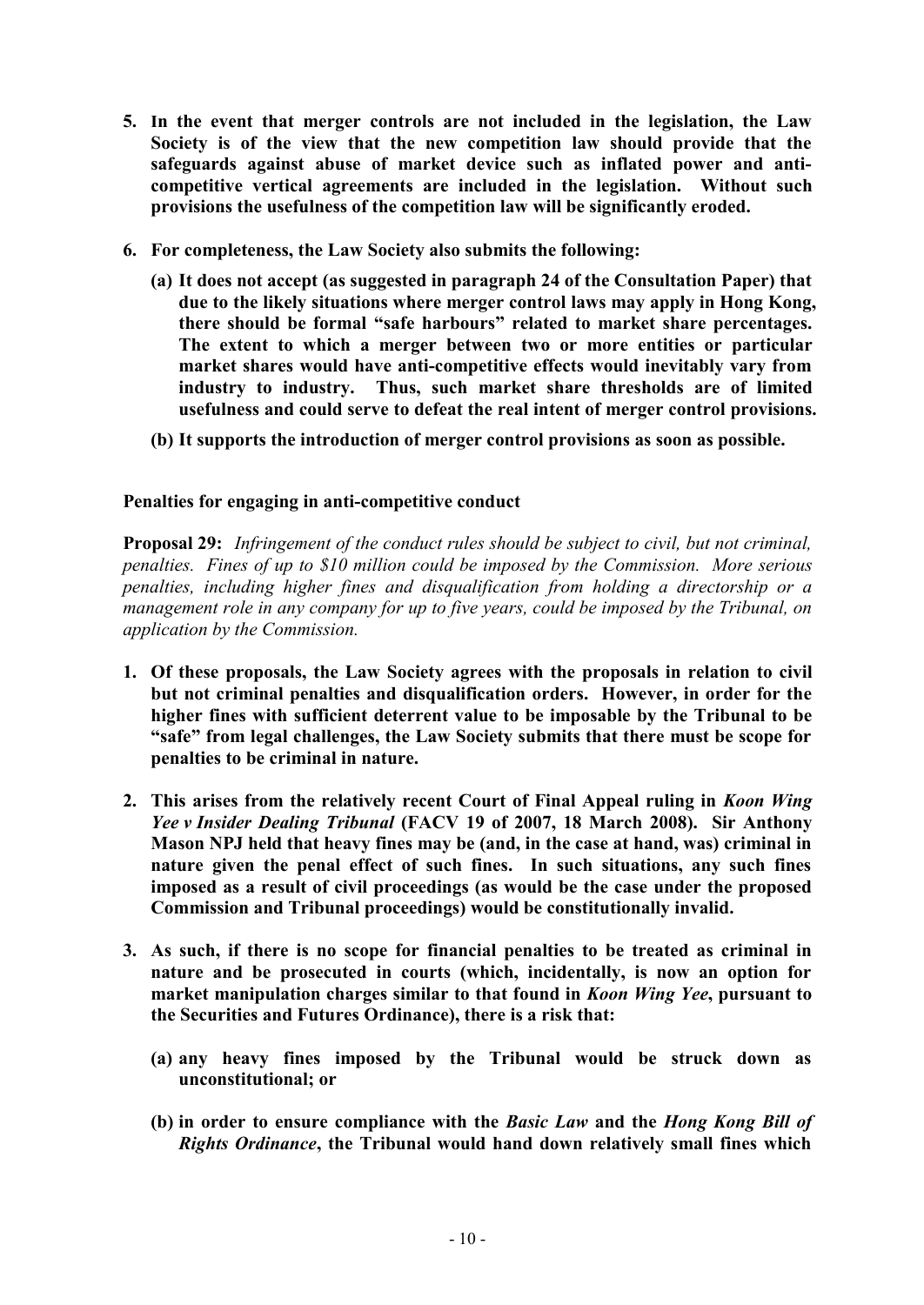**fail to have any significant deterrent effect on infringers of competition legislation.** 

- **4. Therefore, the Law Society does not agree with the Consultation Paper's proposal for fines to be "civil" only. Instead, similar with the existing regime for market misconduct under the Securities and Futures Ordinance (Cap 571), the Commission should have the option of either bringing "civil" regulatory proceedings to the Tribunal, or "criminal" proceedings to the Courts, depending on the level of fines which are sought in individual cases.**
- **5. For the avoidance of doubt, criminal sanctions (including imprisonment) should also apply where parties give false information to the Commission in the course of any investigations, or where there is any failure to obey Commission directions, and Tribunal or Court orders.**
- **6. In addition, the Law Society notes that the proposals relating to penalties make no mention of the right for the Commission and/or the Tribunal to seek or (if constitutionally possible as noted above) impose daily fines for continuing breaches of competition law. We submit that absent such a mechanism (whether pursued as a civil or criminal matter), the deterrent value of any penalties may be limited.**

#### **Power to make directions**

**Proposal 30:** *The Commission should have the power to make such directions as it considers appropriate to –*

- *a) bring the infringement of the conduct rules to an end*
- *b) eliminate the harmful effect of such infringement*
- *c) prevent the re-occurrence of such infringement*

**Proposal 31:** *On application by the Commission, the Tribunal should have the power to make an interim "cease and desist" order before a decision is made on whether conduct constitutes an infringement.* 

- **1. Proposal 30 suggests that the Commission should have the power to direct the ending, eliminating or preventing of anti-competitive conduct. Meanwhile, Proposal 31 provides for the Tribunal to have the power to make interim "cease and desist" orders pending any decision on whether particular conduct may constitute infringements of the competition legislation.**
- **2. The Law Society supports these proposals, together with the limitations as discussed in paragraph 32 of the Consultation Paper in respect of interim orders. We agree with the explanations given therein.**

#### **Leniency programme**

**Proposal 32:** *The Commission should introduce a leniency programme, under which a party to a prohibited agreement that comes forward with information that is helpful to an investigation may have any subsequent penalty waived or reduced.*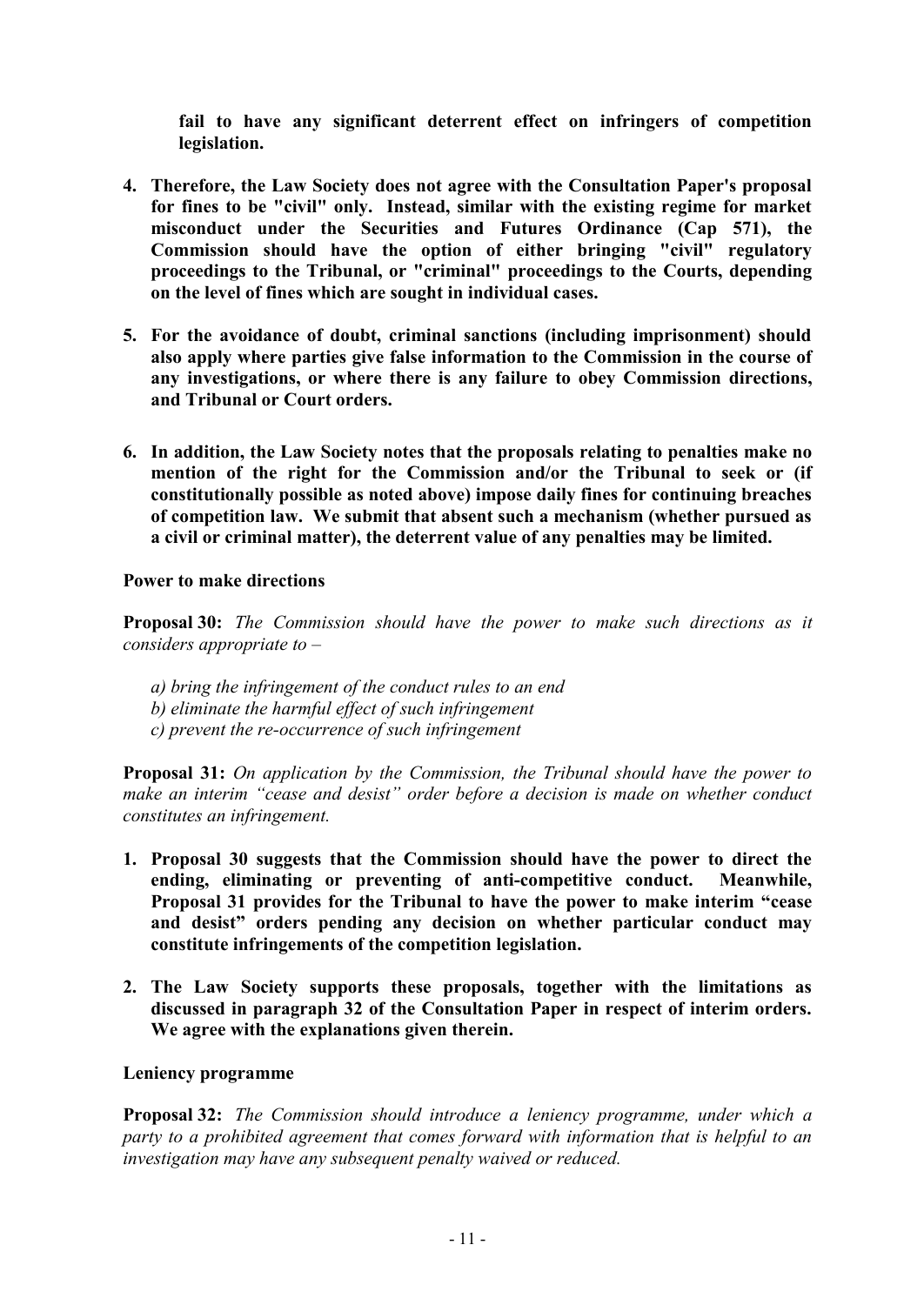- **1. The Law Society supports these proposals, together with the limitations as discussed in paragraph 32 of the Consultation Paper in respect of interim orders. We agree with the explanations given therein.**
- **2. Proposal 32 recommends a leniency programme to encourage parties engaging in anti-competitive conduct to come forward with information to assist with investigations. However, such a programme does not provide immunity from any private action for damages (paragraph 34, Consultation Paper).**
- **3. The Law Society agrees that this is a useful in the investigation context. Additionally, it may also make anti-competitive cartels less stable, with each party to the cartel potentially becoming more suspicious of the possibility of "whistleblowing" to the Commission.**
- **4. As a supplementary point, we suggest that any leniency programme does not give immunity to the party providing relevant information to an investigation from being named in the public domain. This would ensure that:** 
	- **(a) private parties will be able to identify fully the parties against whom legal proceedings can be brought for anti-competitive behaviour; and**
	- **(b) a wrongdoing party granted leniency does, as a deterrent from future illegal conduct, at least receive some negative publicity from its own anti-competitive acts or omissions.**

# **Chapter IV: Private Action**

*Right to take private action* 

**Proposal 33:** *Parties should have the right to take both "follow-on" and "stand-alone" private action.* 

- **1. There is nothing controversial in providing for the right to private parties to institute "follow-on" actions where a breach of competition law has occurred, and a finding made by the relevant authority that an infringement has occurred. As the Commerce and Economic Development Bureau ("CEDB") noted in the Consultation Paper, this is common-place in the competition law regimes of jurisdictions similar to Hong Kong.**
- **2. Potentially more controversial is to provide for "stand-alone" private actions, where a private party proposes to bring an action against another party which it believes has breached the competition law provisions, but where no finding of breach has been made.**
- **3. Follow-on actions are far simpler to pursue than stand-alone actions - there is no need to prove liability, and so the issues are limited generally to questions of causation and quantum. For a private party therefore, generally speaking, where it is possible, taking a "follow-on" action will be preferable to instituting a "standalone" action.**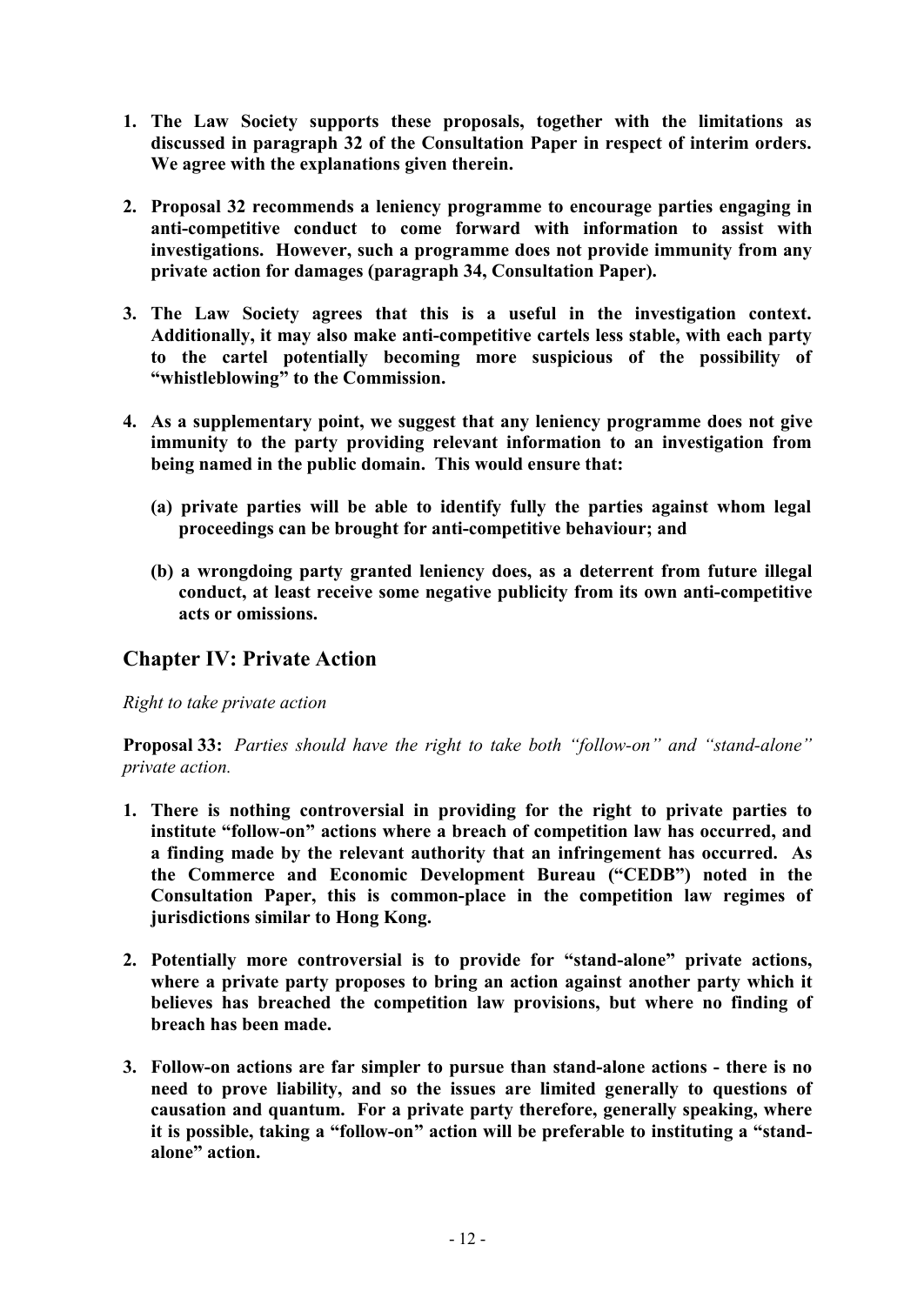- **4. However, there may well be occasions where taking a "follow-on" action is not possible. Undoubtedly, resource concerns will mean that the Commission will not make investigation into and/or take enforcement proceedings for every potential breach of competition law. This is recognised in the Consultation Paper at paragraph 5 of Chapter IV, where it states** *"the Competition Commission would simply not be able to investigate all potential cases of anti-competitive conduct"***. Without the potential for the taking of a "stand-alone" action, a private party aggrieved by the conduct of another may be left without recourse unless provision is made for the possibility of taking a "stand-alone" action.**
- **5. We would not anticipate an inundation of "stand-alone" actions, for a number of reasons, but the Law Society believes that there are likely to be some occasions where such an action might be taken and that the law should therefore provide for the same so that an aggrieved party might have recourse in relation to the relevant conduct, and not be precluded from seeking redress simply because the Commission is unable or unwilling to take up the cause.**
- **6. Having said that, it is important that this should only be a** *supplement* **to the work of the Commission. Public enforcement by the Commission would remain the principal means of enforcing competition law in Hong Kong, and the Commission would have strict duties to do so. The fact that a private party might take a "stand-alone" action should have no effect on the duties of the Commission to enforce Hong Kong's competition laws publicly.**

*Standing of a Party Intending to take Private Action* 

**Proposal 34:** *Any person who has suffered loss or damage from a breach of the Ordinance should have the right to bring private proceedings seeking damages.* 

**Again, we see this as uncontroversial and consistent with the general law as to who has the relevant "standing" to sue another for the damages he claims to have suffered as a consequence of conduct of that other party. The rules as to standing should be no different to those that apply under the general law of Hong Kong.** 

**The Law Society sees no justification for limiting the standing of consumers or other end-users to bring private actions. Issues such as the possibility of parties bringing unmeritorious claims or the potential for "excessive" litigation can be dealt with in other ways, and are discussed herein.** 

*Hearing of Private Cases* 

**Proposal 35:** *Private cases that involve only competition matters should be heard solely by the Tribunal.* 

**1. Given that the CEDB proposes setting up a specialist tribunal to hear competition matters, it would seem sensible for private actions which deal with competition matters to come before that specialist tribunal. In the UK, where parties have a choice between bringing "follow-on" proceedings in the High Court or the Competition Appeal Tribunal ("CAT"), all "follow-on" actions have been brought in the CAT, which tends to show that complainants prefer the CAT as the venue**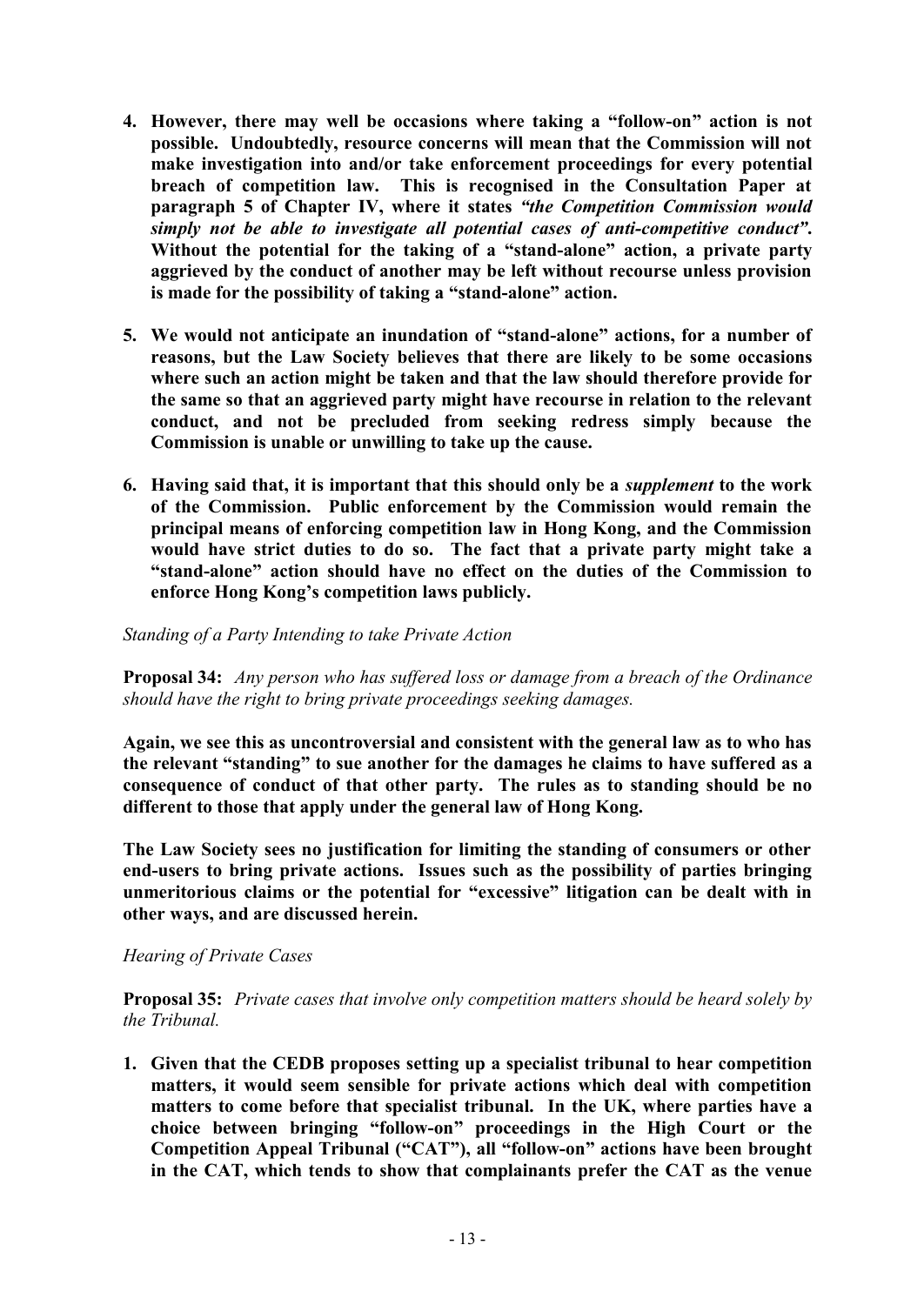**for resolving competition disputes over the High Court.** 

- **2. Complainants may well prefer the CAT over the High Court due to the fact that it is (or is considered to be) less formal, as well as a quicker and cheaper way in which to resolve the competition-related dispute. These are all issues discussed in paragraph 11 of Chapter IV. In any event, the Tribunal is intended to be a specialist tribunal for competition law related matters and, over time, should build up considerable expertise in this area. It would seem odd to provide for such a specialist tribunal and then for matters of competition law to be brought before a different tribunal.**
- **3. The same rationale must apply, only** *a fortiori***, to "stand-alone" actions, where the court/tribunal would have to determine liability issues as well as causation/quantum issues. In determining liability, the court/tribunal will need to assess and make decisions on competition related issues.**
- **4. The Law Society therefore agrees that private cases involving only competition matters should be heard only by the Tribunal.**

**Proposal 36:** *For "composite" claims that involve both competition and non-competition matters, the courts should have the power to transfer competition matters to the Tribunal for determination. When a court decides that it would hear a composite case in full, it would have the power to apply remedies in respect of all aspects of the case, including matters related to the competition law.* 

- **1. The question of how "composite" claims ought to be handled is more difficult.**
- **2. We are not wholly enamoured of the approach proposed in the Consultation Paper. This approach would give the Court discretion to transfer the competition parts of the claim to the Tribunal, or alternatively to determine the entire claim itself. What is not suggested is that the entire claim could be transferred to the Tribunal for further handling that is both the competition law elements and the noncompetition elements.**
- **3. We consider that the Tribunal ought to have jurisdiction over, and the ability to determine "composite" claims, in their entirety, in appropriate cases for similar reasons as were discussed under Proposal 35. The Tribunal should be well able to determine matters other than pure competition-related issues, as the current tribunal which hears appeals from decisions of the Telecommunications Authority - the Telecommunications (Competition Provisions) Appeal Board - is often called upon to do. We see no reason why the Commission should not be granted jurisdiction over "composite" claims, to enable the Court (in circumstances such as those referred to in paragraphs 12 and 13 of Chapter IV of the Consultation Paper) to remit the claim to the Tribunal in its entirety.**
- **4. It is we believe, preferable that the claim is determined by one body or another in the vast majority of cases, rather than one part being determined by the Court and the other part by the Tribunal. We see it as unnecessarily complex to provide for a procedure where a part of the claim might be remitted to the Tribunal, whilst**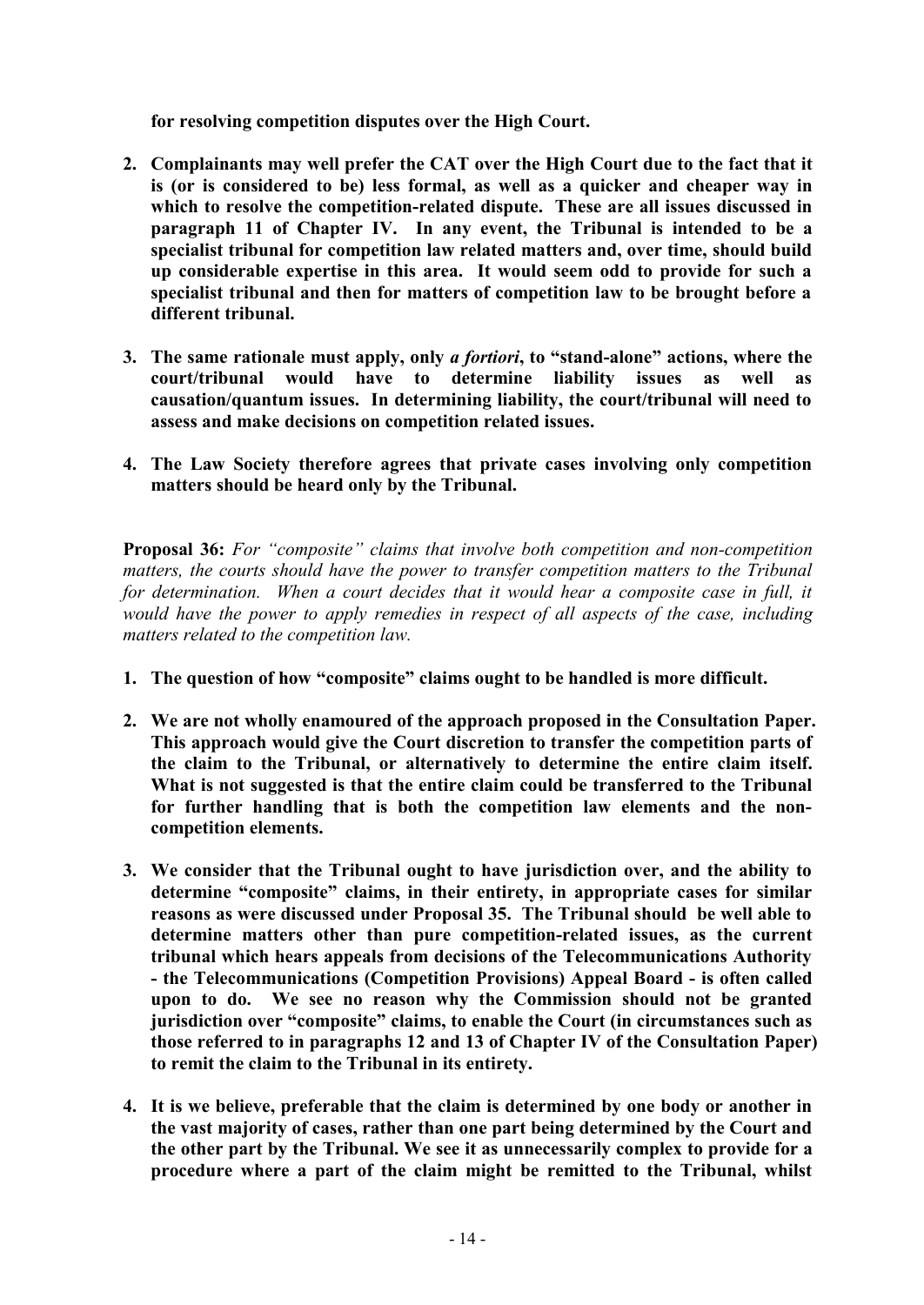**another part is retained in the Court. We can see the potential for abuse by parties, and consider this adds unnecessarily to the costs and time that might otherwise be involved in claims, especially where (as is envisaged by the CEDB), the original High Court proceedings might be stayed pending appeals against decisions on competition related matters made by the Tribunal. Having said this, if the CEDB wishes to retain the possibility of the Court determining a part of the matter, and the Tribunal another part, then the Law Society has no objection to this, on the understanding that that procedure is reserved for the most unusual of cases, and is used sparingly.** 

- **5. The Consultation Paper discusses the proposed method of transfer of composite claims (or, at least the competition parts of them) from the Court to the Tribunal, but it does not consider how a claim commenced in the Tribunal, which later becomes a composite claim might be transferred from the Tribunal to the Court. Presumably, the Tribunal would have no authority to proceed with the claim, and would be obliged to transfer the claim, or - at the very least - the non-competition parts of the claim to the Court. Such a procedure ought to be provided for.**
- **6. Accordingly, we consider that the Tribunal ought to have full jurisdiction over composite claims. What is more difficult is whether the High Court should also retain some residual jurisdiction over such claims, or whether, where there is a claim which contains a competition element, the High Court ought to be obliged to relinquish jurisdiction to the Tribunal. There is an argument that there should be no overlap in this regard, and that the Tribunal ought to have the exclusive right to determine not just claims which are solely competition related but also composite claims. Although the CEDB does not make reference to this, it does discuss the issue of jurisdictional conflict and overlap at paragraph 11 of Chapter IV. This solution has merit, and should be seriously considered.**
- **7. However, the jurisdictional conflict/overlap issue should not be over-emphasised. As noted earlier, in the UK a private party might bring a "follow-on" action in either the High Court or the CAT. This does not appear to have caused concern in the UK, nor any problems - as it happens, parties have universally chosen the CAT route over the High Court route. Accordingly, the Law Society feels that, to maintain maximum flexibility, the High Court should also retain residual jurisdiction over such claims, so that in an appropriate case (perhaps where the competition element is but a minor part of the claim, and/or not complex) the High Court might determine the entire matter rather than the Tribunal.**

#### **Safeguards Against Excessive Litigation**

**Proposal 37:** *The Tribunal, of its own motion or on application by a party or the Commission, may strike out any action which the Tribunal considers to be without merit or vexatious.* 

- **1. The Law Society agrees with this proposal. As under general law, there ought to be provisions enabling a claim to be dismissed at an early stage if it can be shown that the claim is without merit or vexatious.**
- **2. Consideration might be given to adopting the wording used in the "***Whitebook***",**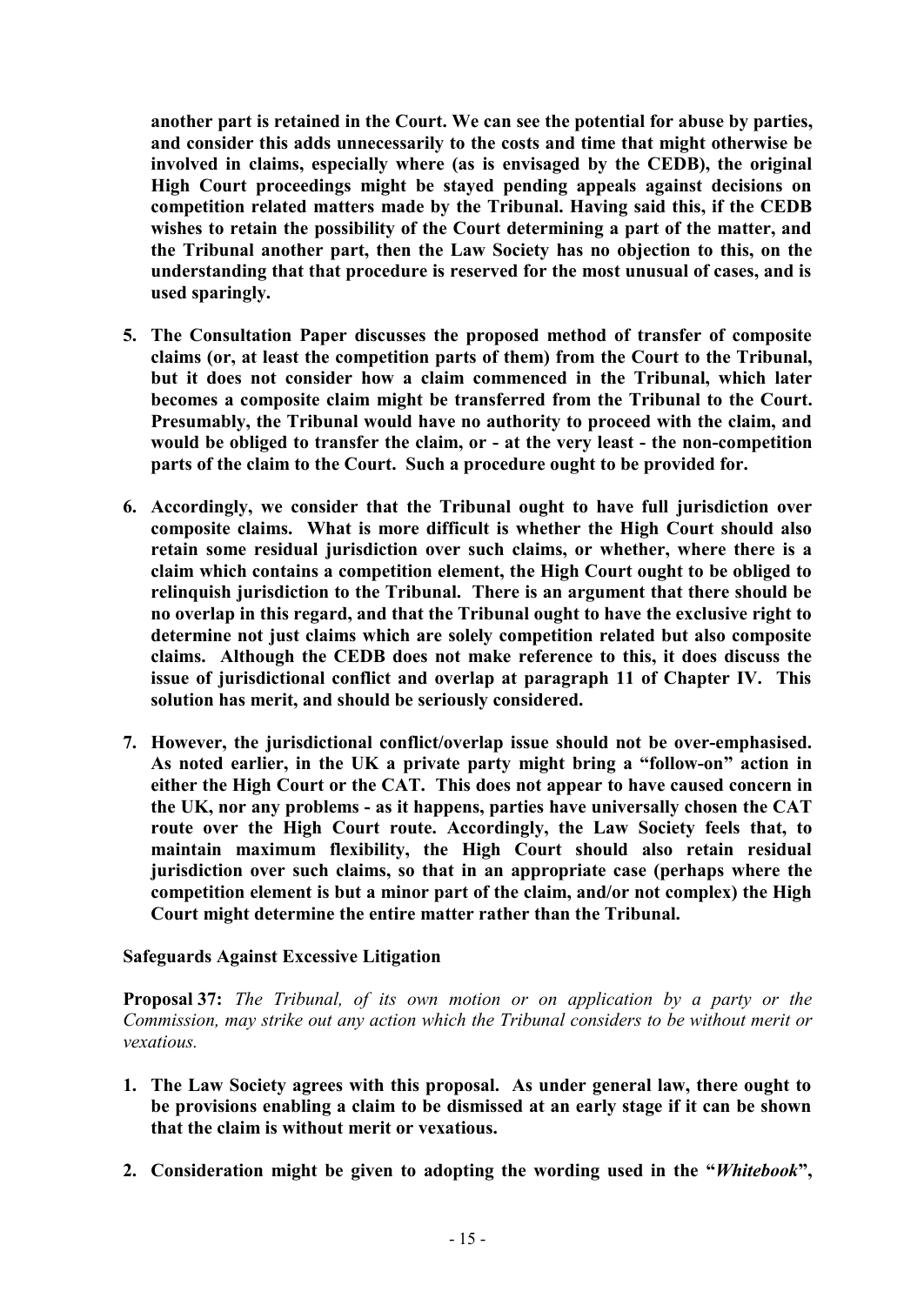**Order 18, rule 19, which enables a Court to strike out a pleading which:** 

- **(i) discloses no reasonable cause of action (or defence);**
- **(ii) is scandalous, frivolous or vexatious;**
- **(iii) may prejudice, embarrass or delay the fair trial of the matter; or**
- **(iv) is otherwise an abuse of process.**
- **3. Similarly, there should be provisions enabling "judgments" to be entered in default, in appropriate circumstances, and to enable applications for "summary judgment" to be made, where there is no defence to the claim. Again, guidance might be sought from the provisions of the** *Whitebook,* **see Order 14.**
- **4. The Tribunal should also have similar powers to the Court to impose "punitive" costs awards in "appropriate" cases. Without limiting the Tribunal's discretion to award costs on such a basis in any appropriate case, similar to the position under the High Court rules, it might be considered appropriate to do so where, for example, proceedings are scandalous or vexatious, or where they are initiated or prosecuted maliciously, or for an ulterior motive, or in an oppressive manner. Proceedings instituted or prosecuted in such circumstances as to constitute an affront to the Tribunal could properly be the subject of a direction for the taxation of the successful party's costs on an indemnity basis. Such principles should also apply to those defending cases, where, for example, the claimant has been driven to bring its claim as a consequence of the defendant's oppressive conduct, or if the defendant had ulterior motives.**

**Proposal 38:** *Where a matter is being investigated by the Commission and a third party commences a private action on the same matter, the Tribunal may adjourn the private case pending the outcome of the Commission's investigation if the Tribunal considers that the matter would be better handled by the Commission.* 

- **1. This proposal appears to be a sensible way of dealing with the possible situation it is intended to address.**
- **2. We note that this scenario is, in practice, unlikely to arise often. First, as a general proposition we would expect there to be more "follow-on" than "stand-alone" actions, for reasons expressed elsewhere herein.**
- **3. Secondly, we would expect it would only be on a very rare occasion that a private party would proceed immediately to a "stand-alone" action without first seeking to engage the Commission to investigate into the matter and to take action. It is only after the Commission has refused to take up a particular investigation or, after investigation, decides not to proceed with enforcement, that we would expect a private party to proceed to take "stand-alone" action.**
- **4. Accordingly, it would only be in very rare cases that the Commission would not have been notified of a claim by a private party before the "stand-alone" action commenced. However, as noted at the start of this section, we have no objection to the proposals in this regard, which seem sensible to address this question on the odd occasion this might occur.**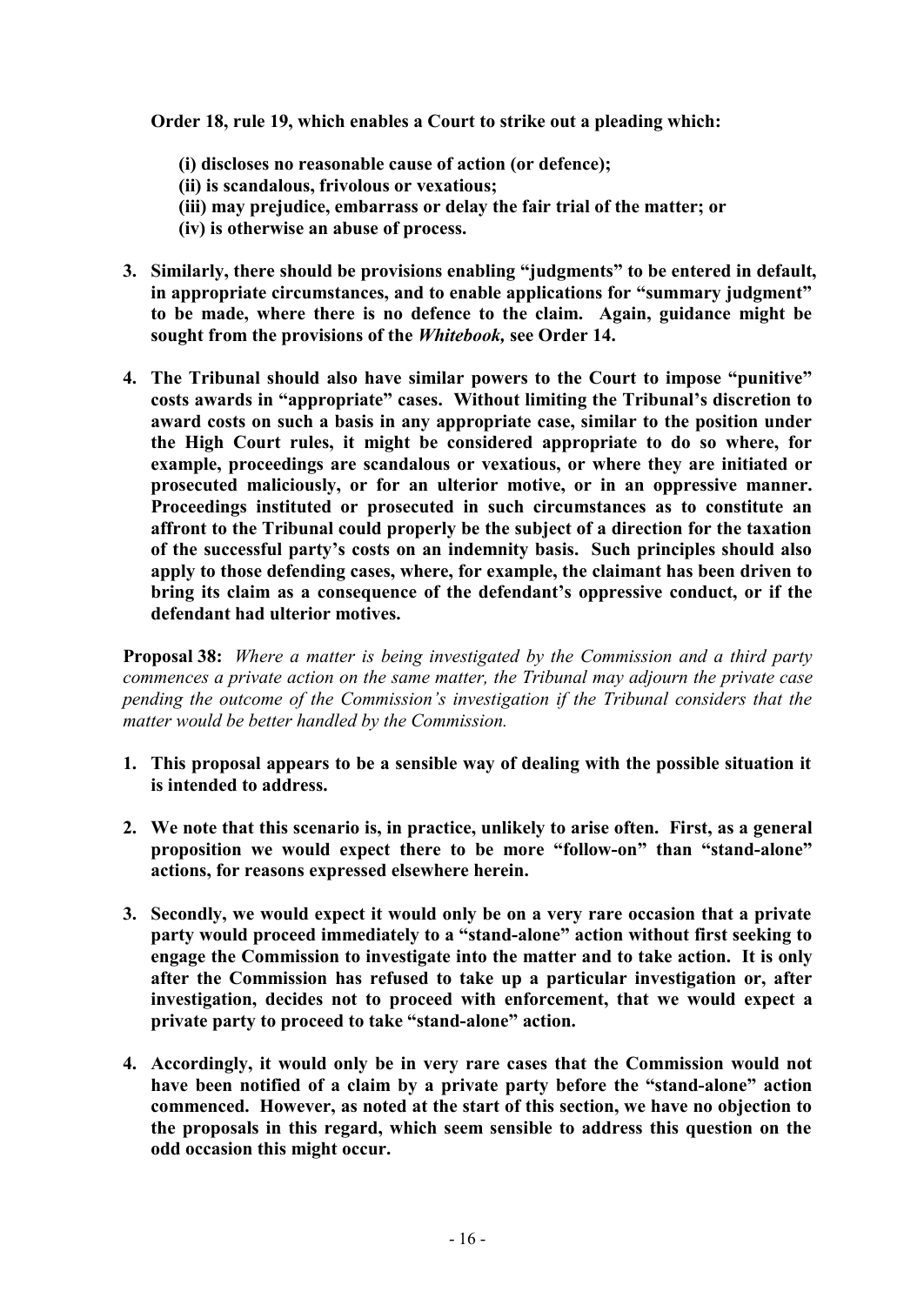**5. As noted in the Consultation Paper, appropriate safeguards should be included in the legislation to ensure that no prejudice is suffered by a complainant/claimant as a consequence of the delays which might occur if a matter is adjourned to enable the Commission to conduct an enquiry. But, given that the power to adjourn would be in the hands of the Tribunal, and all parties and the Commission might make representations to it, these are matters that the Tribunal will undoubtedly take into account in the exercise of its discretion to adjourn.** 

#### **Intervention by the Commission**

**Proposal 39:** *With the agreement of the Tribunal or the courts, the Commission may intervene in any private proceedings relating to a contravention of the competition conduct rules.* 

- **1. Whilst we have reservations about the Commission becoming involved in private disputes between private parties, especially where the Commission may have decided not to undertake investigation into the matter at an earlier stage, and the prejudice that might be caused to the rights of one or other of the private parties as a result of the intervention, on balance the Law Society agrees that, in exceptional cases, such intervention might be warranted and should be provided for, so long as appropriate safeguards are put in place.**
- **2. In this regard, we do not agree with the proposal that the Commission should be entitled to make submissions in writing to the Tribunal, without being given leave to do so by the Tribunal. We consider that the Commission should be required to obtain the permission of the Tribunal to intervene in all cases, and it should have no unilateral right to do so, when it wishes, until such permission is sought and granted.**
- **3. When seeking permission to intervene, the Commission should be required to provide a clear basis for that intervention, and the right should be exercisable only in those cases where the Commission can show that it is truly able to assist, and/or those that involve very important, broader policy considerations of real interest or concern to the Commission. Clearly the number of those cases will be few and far between. There should also be the possibility for orders for costs being made against the Commission where it intervenes in the Tribunal (or the Court, as the case may be) proceedings, where the Tribunal (or Court) in its discretion feels such an order to be justified.**

## **Representative Actions**

**Proposal 40:** *With the permission of the Tribunal, representative actions, such as on behalf of consumers or SMEs, should be permitted. In granting such permission, the Tribunal must have reached the view that the representative can fairly and adequately represent the interests of the parties concerned.* 

**1. Given that the CEDB wishes to introduce the right of private action, it seems to follow that, to encourage the use of these provisions by consumers and SMEs, there is merit is the proposition that representative actions be allowed under the legislation, subject to appropriate safeguards, to prevent abuse.**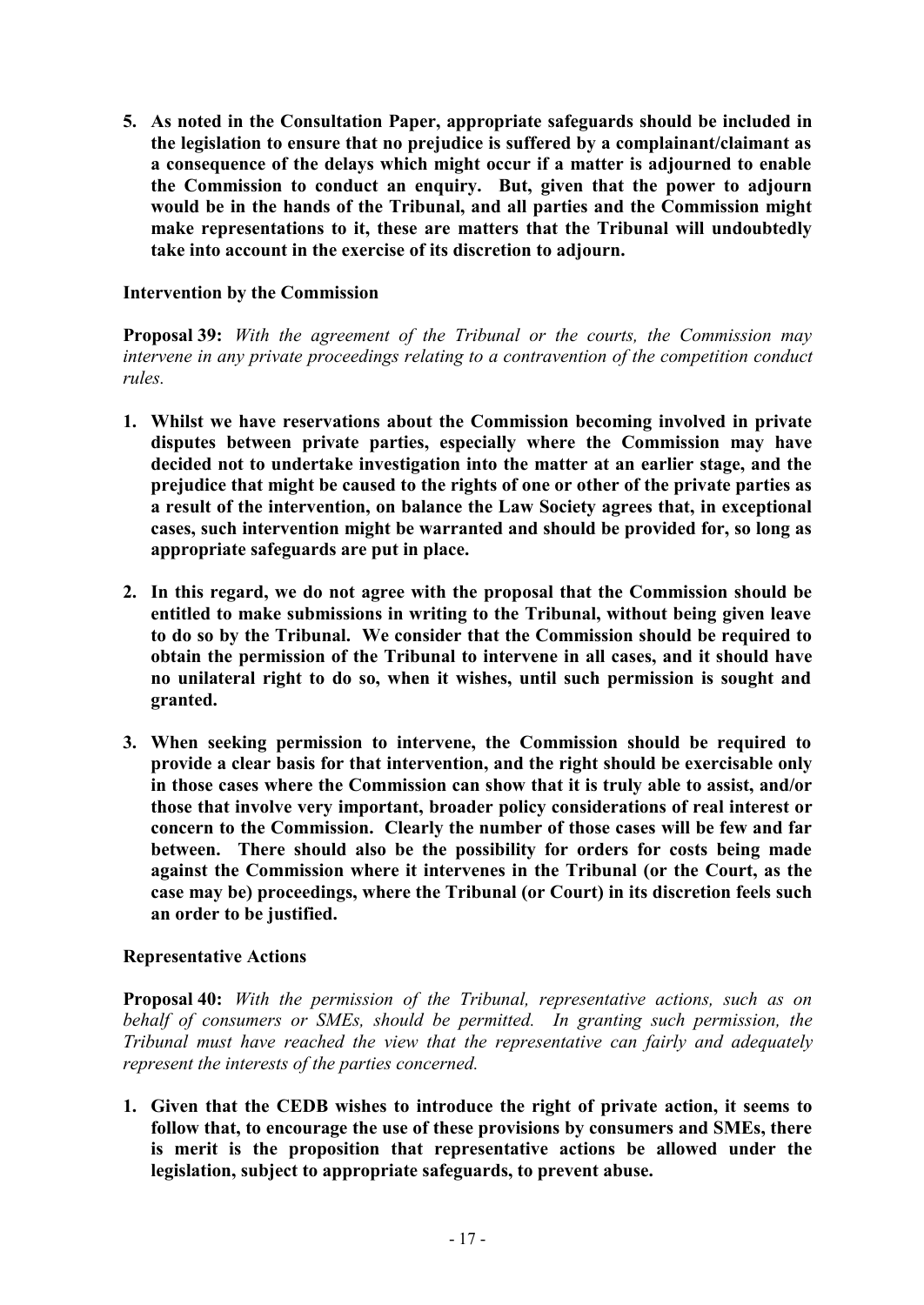- **2. Accordingly, the Law Society supports the proposal that representative actions be provided for in the proposed legislation. Such actions will benefit potential claimants, who might otherwise not bring a claim, as well as promote compliance with the new competition legislation, as entities subject to the law would be more wary of breaching its terms if private action was more likely to ensue as a result.**
- **3. We note that the CEDB quite rightly draws the distinction between representative actions and class actions; we would not support the introduction of class actions (as seen in the USA) into Hong Kong law, and we note this is not proposed in the Consultation Paper. Essentially, the difference between "class actions" and "representative actions" is that in a representative action the representative body does not have a pecuniary interest in the outcome of the action and acts in a quasi public interest capacity. The concerns which are often raised as regards "class actions" - that they are run in the interests of the law firm (i.e. the agent) and not for the class (i.e. the principal) - do not therefore arise in representative actions.**
- **4. We also agree with the proposal that the representative body should have to undergo some form of "vetting" process to ensure that it is truly a body representative of the group it purports to represent. One way is - as suggested by the CEDB - by requiring the relevant body to obtain the permission of the Tribunal to represent the relevant group in a particular case. Consideration might also be given to conferring representative status (and therefore standing) on certain bodies by way of specific designation (for example, upon the Consumer Council) on a permanent basis. This would be in addition to the ability of the Tribunal to grant representative status on a body on a case by case basis, and not in place of that ability.**
- **5. In short we support the concept of representative actions as:** 
	- · **encouraging compliance with the competition law generally;**
	- · **affording an avenue for redress for individual consumers and/or SMEs who might otherwise not have the resources or for some other reason may not seek redress;**
	- · **encouraging those who have breached competition laws to seek to resolve claims made against them for the same and/or voluntarily to offer compensation to those harmed as a consequence of the breach;**
	- · **and supporting and encouraging the use of private actions generally.**
- **6. The Consultation Paper does not indicate which model of representative action it would prefer to see adopted - the model which would see a representative action brought on behalf of named individuals or the model which would see an action brought on behalf of "consumers at large". Both models have their plus and minus points, and we would ask the CEDB to clarify which model it intends to adopt in the proposed legislation regarding representative actions, and indicate why. There are variants in the models, and these issues need to be explored more fully before the legislation is drafted. However, the Law Society would have some concerns if the model proposed to be adopted were the "consumers at large" model, which although not the same as a "class action" is more akin to this form of proceeding.**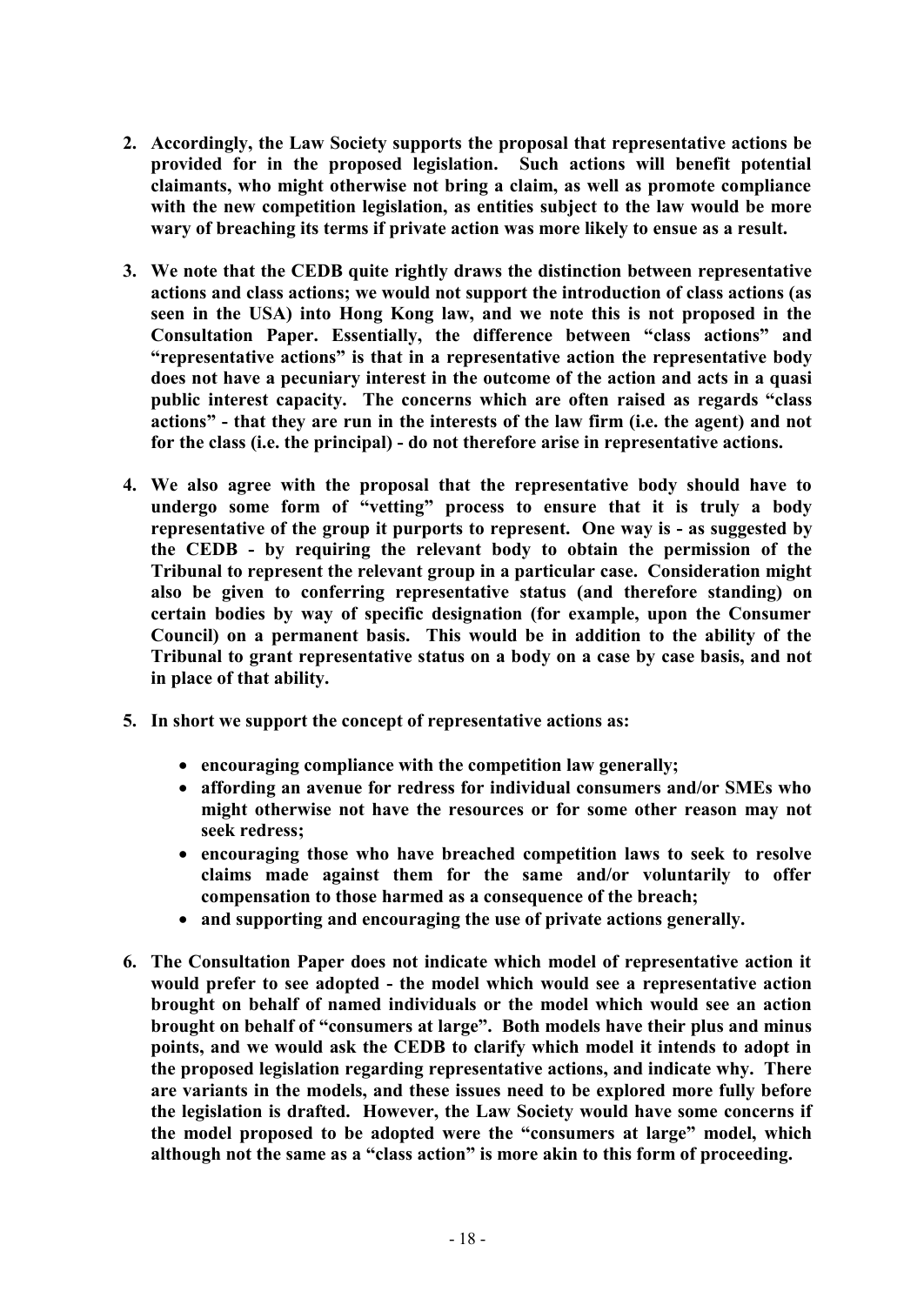**7. The CEDB does not address other matters potentially arising in relation to representative actions - how claimants are to be identified, publicising claims or potential claims, the management of funds received and the concept of** *cy pres* **(the court directing how funds are to be disbursed, if not all the funds recovered are to be disbursed to the claimants), for example. If the concept of representative actions is to be adopted then such matters as these will need to be addressed.** 

## **Scope of Remedies**

**Proposal 41:** *The Tribunal should have the power to apply the following remedies in cases of stand-alone private action – (a) injunction or declaration (b) award of damages (c) termination or variation of an agreement (d) such other relief as the Tribunal deems appropriate* 

- **1. This is agreed.**
- **2. However, consideration needs to be given as to how decisions of the Tribunal are to be given the force of law when the Tribunal adjudicates the rights of individual private parties inter se, so that those decisions might be enforced as judgments of the High Court, and in the same manner as judgments of the High Court. There is little point in giving the Tribunal the power to impose an injunction, if there is no remedy for the party taking the benefit of that injunction if the injuncted party simply ignores that order.**
- **3. Accordingly, the scope of the remedies proposed is agreed by the Law Society, but consideration needs to be given to enforcement issues.**

#### **Reference to the leniency programme**

**Proposal 42:** *Any leniency granted to a party by the Commission should have no impact on rights of private action. Information provided to the Commission by a party granted leniency should not be discoverable in private proceedings.*

- **1. We agree with the CEDB's statement that the Commission's decision to grant leniency should not have any impact on third party rights to seek compensation.**
- **2. In relation to the discoverability of information to the Commission in the context of leniency applications in subsequent private proceedings, we agree that certain measures should be put in place so as to safeguard the integrity of the leniency regime. However, we cannot agree with the proposal that this requires that all information/documents submitted to the Commission "***that [are] useful to the Commission in the context of leniency applications***" should thereafter be shielded from disclosure in private actions. This goes too far, and is unnecessary in terms of protecting the integrity of the leniency programme.**
- **3. We consider it would suffice for the general disclosure rules to be amended so defendants who have made leniency applications should not be required to disclose the leniency application itself to the claimant, but general disclosure rules should**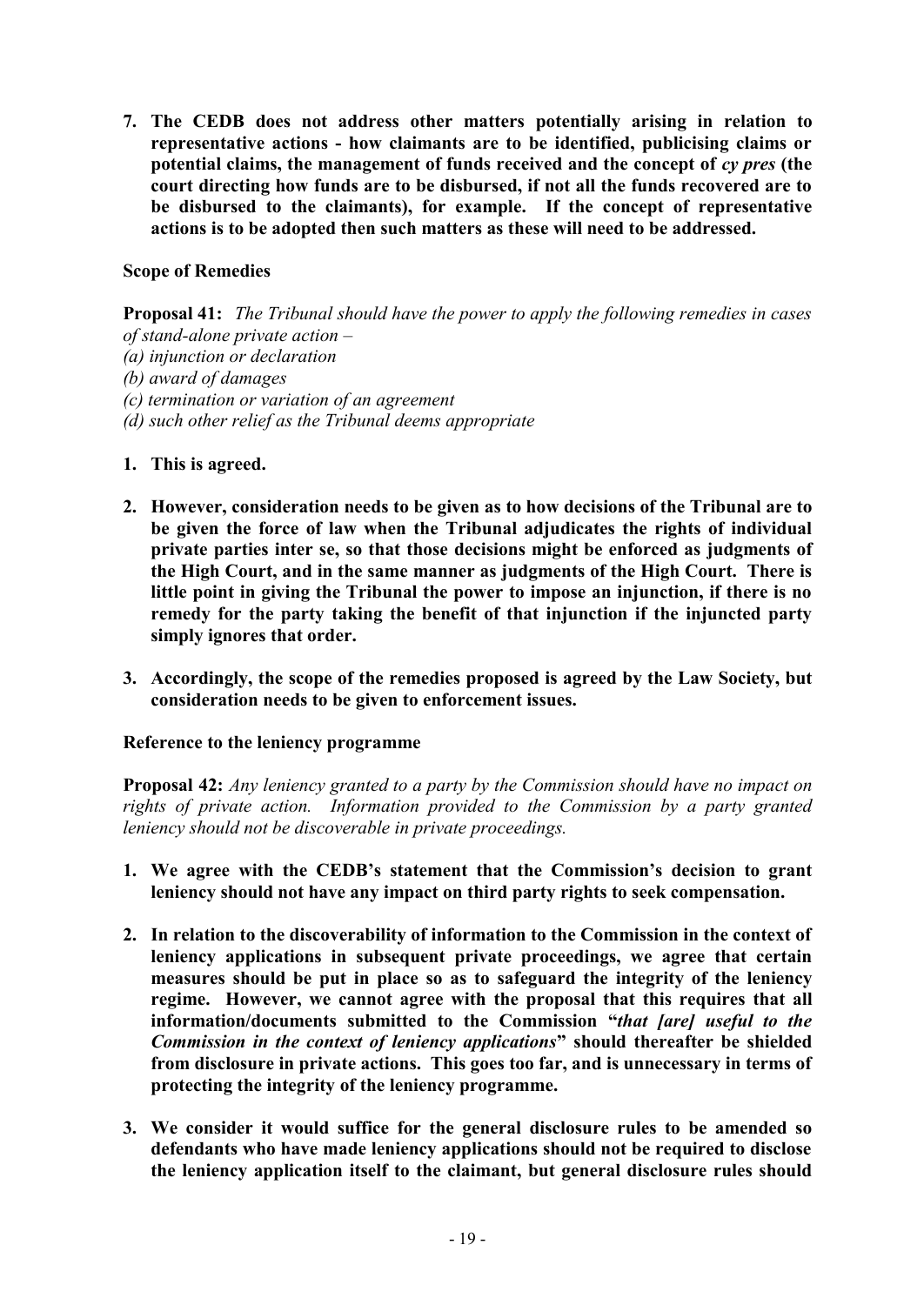**continue to apply to documents that were already in existence at the time the leniency application was made. That is, the potential defendant could not thwart a claimant by the simple expedient of sending all documentation to the Commission at the time of the leniency application, to ensure incriminating documentation that was in existence and would be discoverable in any private proceedings which might be commenced was no longer subject to disclosure in those subsequent proceedings.** 

**4. That is, documents created for the purposes of the application for leniency would be protected from disclosure, but not pre-existing documents which came into existence prior to and for purposes other than the leniency application. Any blanket exclusion from disclosing and inspecting pre-existing documents would confer advantages on the alleged wrong-doer in the litigation that it would not have obtained but for the application for leniency. This would be wrong.** 

## **Chapter V: Issues of Concern to Small and Medium-Sized Enterprises ("SME")**

*a) "De minimis" approach* 

**Proposal 43:** *The Commission should be required in its guidelines to clarify that it would not pursue an agreement where the aggregate market share of the parties to the agreement did not exceed a certain level, except where "hard core" conduct was involved. The guidelines should give clear examples of what would be considered "hard core" conduct.* 

- **1. Small or specialist market sectors may well be dominated by SMEs. There is therefore no justification for them to be exempted**.
- *b) Exemptions for "vertical" agreements*
- **1. See our comments on Proposal 26 on vertical agreements.**

## **Chapter VI: Relationship with Existing Sector-Specific Laws**

**Proposal 44:** *The Competition Ordinance should apply to all sectors, including the telecommunications and broadcasting sectors. The competition provisions in the Telecommunications and Broadcasting Ordinances that duplicate those in the Competition Ordinance should be repealed.* 

**Proposal 45:** *The Telecommunications Authority and the Broadcasting Authority should share with the Competition Commission jurisdiction over competition matters in their respective sectors.* 

- **1. Chapter VI of the Consultation Paper proposes that competition provisions in the Telecommunications and Broadcasting Ordinances be repealed to the extent that they duplicate provisions included in the cross-sector Competition Ordinance.**
- **2. The Law Society supports this proposal, as it will assist in ensuring that anticompetitive conduct in all sectors of the economy will be treated equally (with the exception, of course, of those sectors excluded from the ambit of the proposed law).**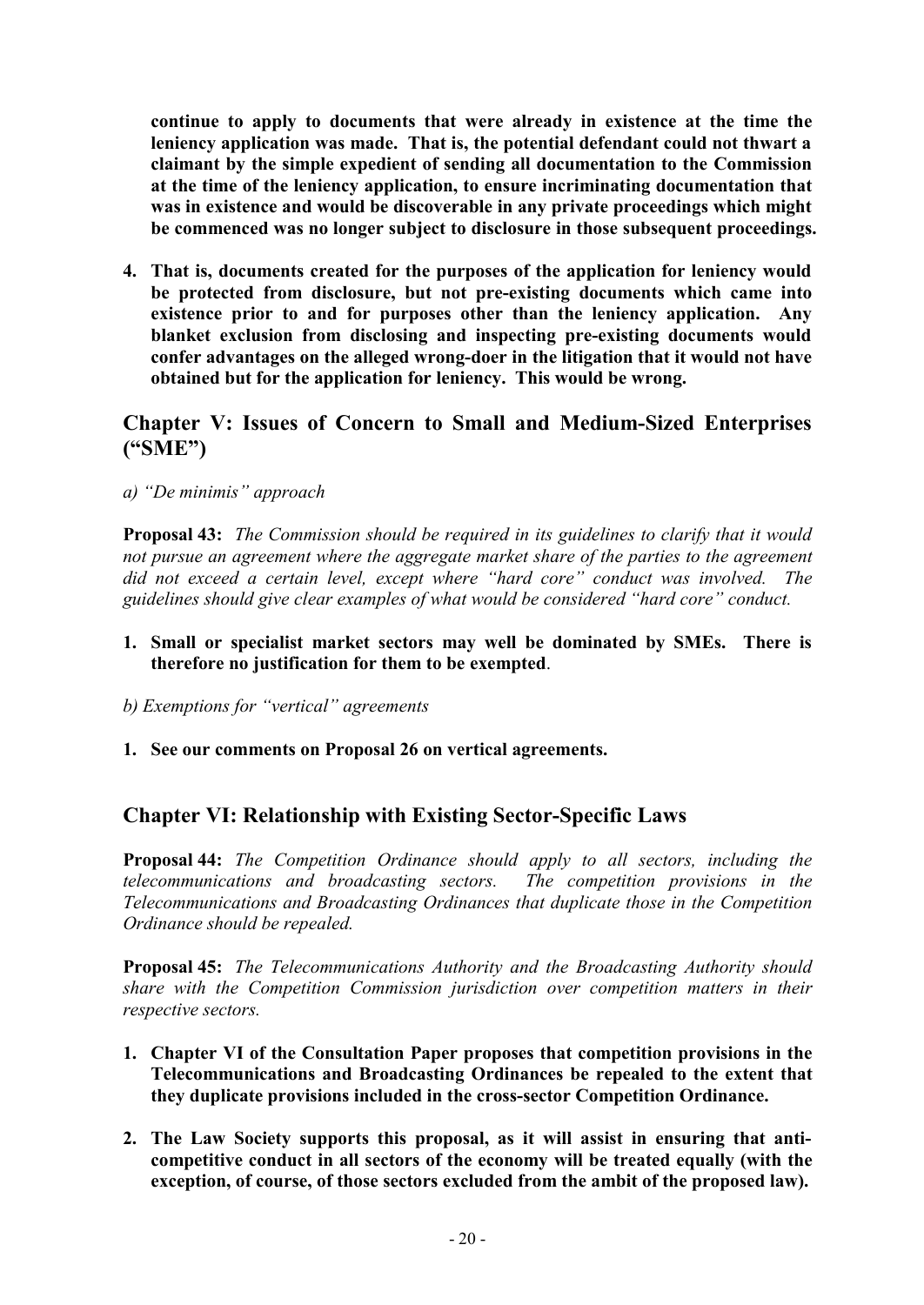- **3. Additionally, it will ensure that the new competition law is able to deal with anticompetitive conduct that crosses more than one sector, including the telecommunications or broadcasting sectors. Historically, the sector-specific nature of the competition provisions in the Telecommunications and Broadcasting Ordinances has given rise to difficulties when the Telecommunications Authority (TA) and the Broadcasting Authority (BA) have attempted to address such conduct. This problem should be removed upon the introduction of a general competition law that also applies to their respective sectors.**
- **4. As noted in the Consultation Paper, the proposal may also reduce the risk of inconsistent decision-making and the unnecessary duplication of resources. In this context, it is notable that there are currently unexplained differences in the scope and wording of otherwise analogous provisions in the sector-specific competition laws. Issues arising from these present drafting inconsistencies will fall away if the sector-specific provisions are repealed.**
- **5. However, it is noted that the Consultation Paper does not specifically explain how the existing merger control provisions in the Telecommunications Ordinance may be dealt with if a merger control regime is excluded from the Competition Ordinance. As it is proposed that only provisions that are duplicated in the sectorspecific and general competition laws be repealed, it seems the telecommunications sector would remain subject to the existing merger control provisions in such circumstances. If this is the case, it may be appropriate for the Government to explain the basis for this position.**
- **6. Chapter VI also contains a proposal that, once the new Competition Ordinance is in place, the TA and BA should share with the Competition Commission jurisdiction in respect of the enforcement aspect of competition matters in their respective sectors. It is noted in the Consultation Paper that clear procedural rules would need to be implemented to clarify the circumstances in which each regulator will investigate relevant cases.**
- **7. The Law Society supports this proposal, to the extent that it will provide for continued utilisation of the specialist knowledge that has developed in the TA and BA in relation to competition issues in their respective sectors. However, as noted in the Consultation Paper, this also raises the issue of inconsistent application of the law by the Competition Commission, the TA and the BA. It will be important that there is ongoing dialogue between these regulatory bodies in relation to their approaches to relevant competition law issues, in order to mitigate this risk, and to reduce reliance on Competition Tribunal review hearings as a mechanism to harmonise decision-making.**

## **Chapter VII: Exemptions and Exclusions**

## **Exemption on grounds of economic benefit**

**Proposal 46:** *An agreement may be exempted from the prohibition on anti-competitive agreements if it yields economic benefits that outweigh the potential anti-competitive harm.*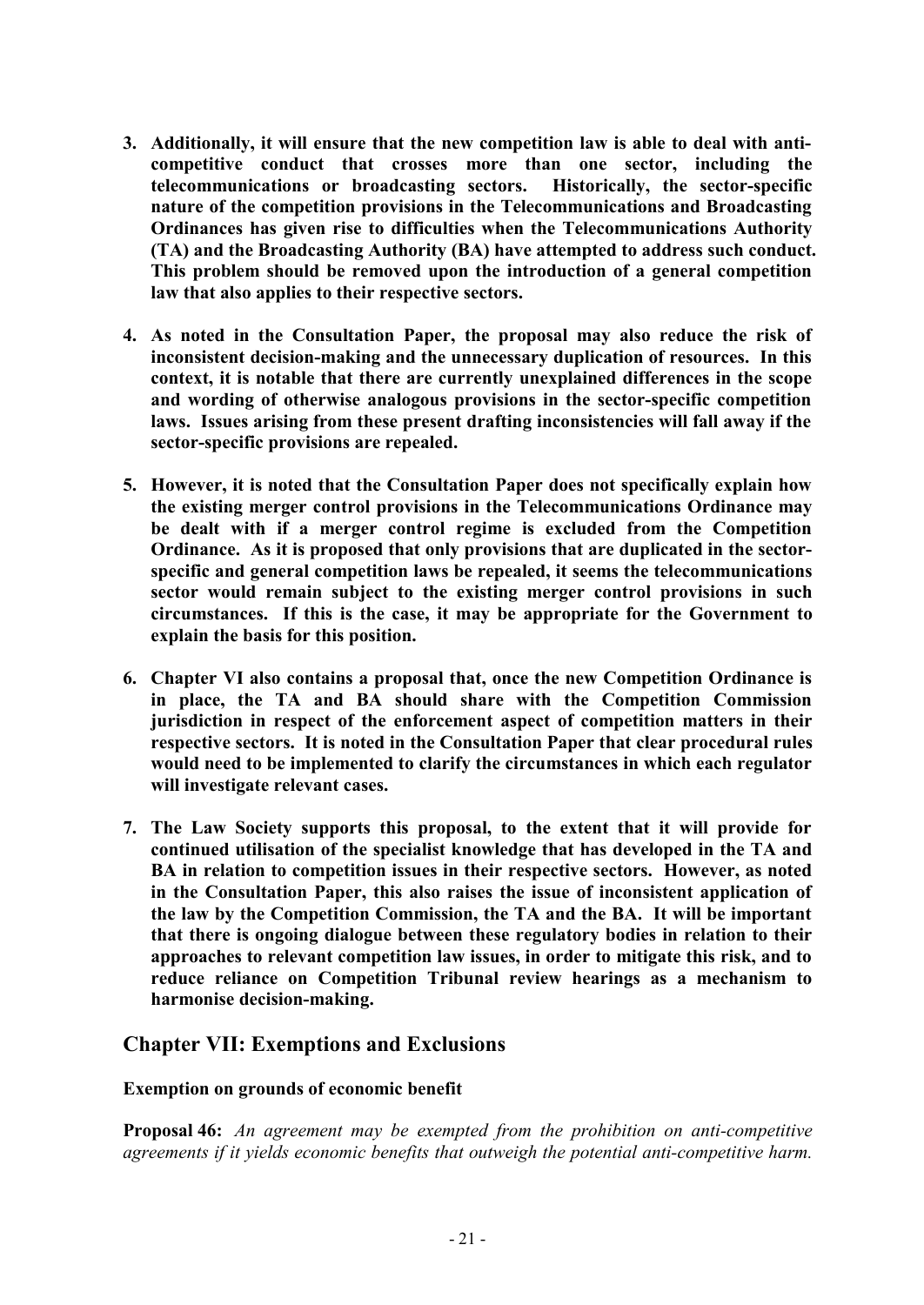*A party to an anti-competitive agreement may apply to the Commission for an exemption if it has grounds to believe that such an exemption should be granted.* 

## **General comments**

- **1. In our response to the November 2006 public discussion document we proposed that the competition law should allow for exclusions or exemptions on the grounds of "public benefit" (covering public policy or justifiable economic grounds) encompassing:** 
	- **(a) Specific statutory exclusions for certain undertakings;**
	- **(b) Exemptions applied for by undertakings on a case by case basis;**
	- **(c) Block exemptions granted for specific categories of agreement.**
- **2. We note that the Proposals include somewhat broader exclusions and exemptions (including the undefined term "economic benefit" without indicating who the recipients of such benefit should be – the public or the undertaking itself, or some general benefit to Hong Kong's economy?) and further propose that the conduct rules are not to apply to Government or statutory bodies. The scope of these Proposals should be clarified since, as they currently stand, they are likely to dilute considerably the effectiveness of the proposed competition law.**
- **3. A potential lack of clarity is recognised in the rather vague wording of Paragraph 2 of the Proposals stating that exemptions and exclusions should only be allowed where clearly shown to "enhance efficiency or achieve other important social or public policy objectives" and that "the areas that are eligible for exemption or exclusion may change as technology and economic organisation evolve". In our view there should be clear provisions and mechanisms in place to define and update or amend any exemptions or exclusions as required in the light of any relevant changes.**
- **4. This Proposal provides an exemption in relation to what is already by definition an anti-competitive agreement that fulfils the following criteria:**

**(a) The economic benefits outweigh any anti-competitive harm;** 

**(b) The restrictions are indispensable to the attainment of the economic benefit (confusingly expressed as "not imposing restrictions which are not indispensable");** 

**(c) The agreement does not result in the elimination of competition in respect of a substantial part of the goods or services in question;** 

**(d) The parties to the agreement demonstrate that the economic benefit has a direct causal link with the agreement and also that its value is sufficiently significant to outweigh any anti-competitive effect.** 

**5. It is not clear to us (nor would it be easy to advise) what kind of anti-competitive agreement this Proposal is intended to exempt. It is potentially very wide and could negate the whole purpose of the proposed competition law. It should be clarified whether the above criteria are separate or cumulative. In any event since many agreements between undertakings (which by definition will be engaged in economic activity) are likely to have economic benefit this ground for exemption is likely to**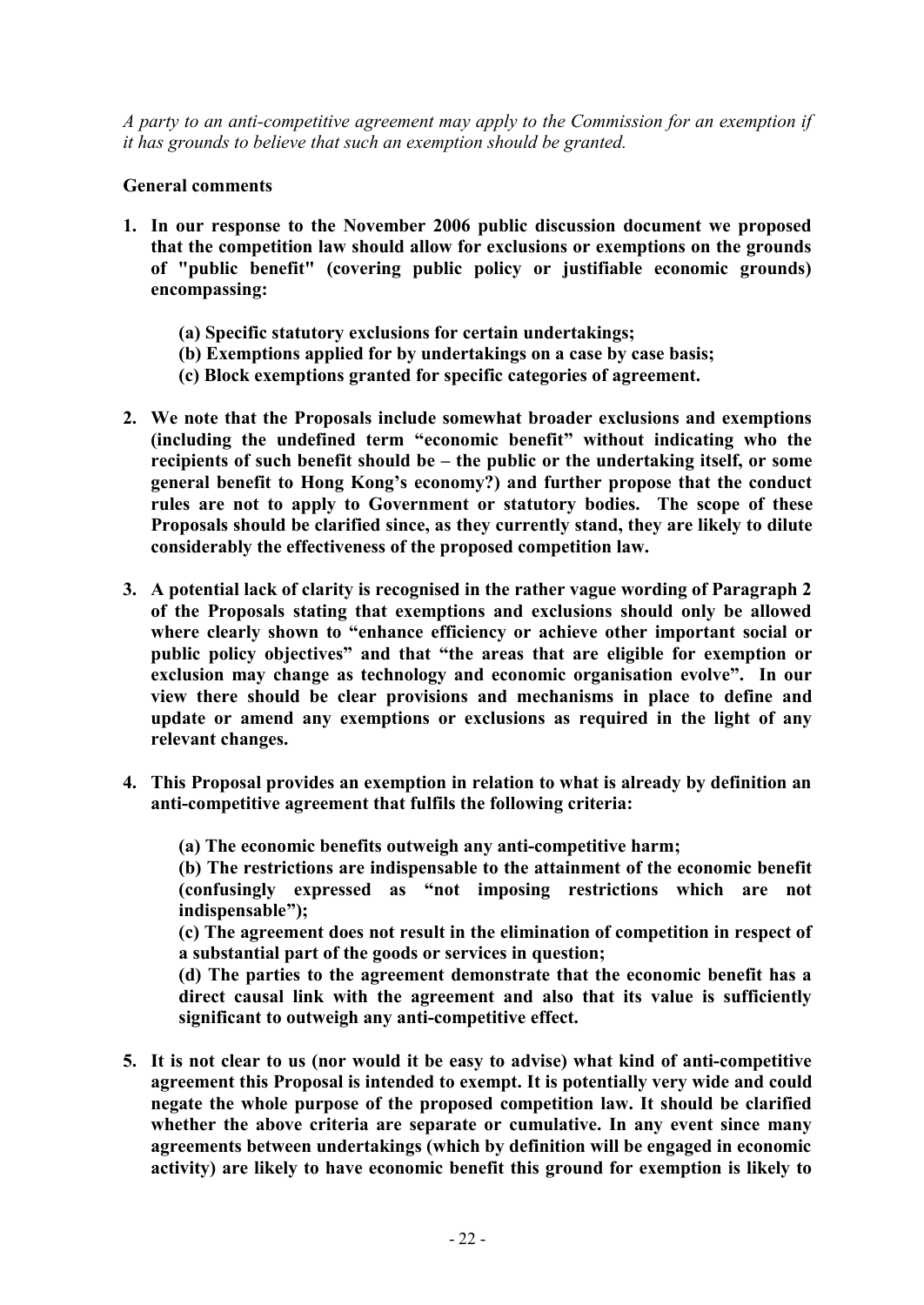**be relied on by many large economic concerns to avoid the intended purposes of the law altogether.** 

- **6. The Proposal provides that a party to the agreement in question may apply to the Commission for an exemption or make a "self assessment". Detailed provisions for this procedure are required, including the exemption criteria: the documents to be provided; the timing of the procedure; etc. Since the application for exemption and self-assessment procedures would exist in parallel, at least initially, clear guidance on the advantages and disadvantages (including any legal consequences) of each procedure should be made available.**
- **7. We further doubt that it is appropriate to have a self-assessment system in place at the outset of the new competition law, since at such time, there is unlikely to be in place the necessary guidance (for example in the form of block exemptions, case law, etc) for undertakings to be able to undertake any effective self-assessment.**

#### **Block exemptions**

**Proposal 47:** *The Commission may issue a block exemption in respect of a category of agreement that is likely to yield economic benefit that outweighs any anti-competitive harm.* 

- **1. Block exemptions are proposed in respect of specific categories of agreement that are likely to result in economic benefits that outweigh any anti-competitive harm. Such block exemptions are common in EU competition law and are generally regarded as a good thing; they are particularly important in relation to "selfassessment" procedures.**
- **2. We support the statement that such block exemptions will be subject to a public consultation process, as we consider this fundamental to the adoption of an effective block exemption.**
- **3. In the Law Society's earlier submissions we indicated that the new law should not apply where existing regulatory schemes are in place (e.g. in respect of professional organisations).**
- **4. In any event it would be helpful to have further indication of the timing of the adoption of any block exemptions. On the one hand, where there is a system of self-assessment (as proposed), it is very important to have block exemptions in place in order to provide much needed guidance in respect of specific types of agreements. On the other hand, block exemptions in other jurisdictions represent the results of the relevant authority's review of such agreements in previous cases. (The European Commission, for example, has been unwilling to adopt block exemptions in relation to sectors of which it has no/little previous experience, most recently in relation to the tramp shipping sector.)**
- **5. It may be appropriate to start the process of the adoption of block exemptions in advance of the new competition law coming into force, in order to ensure that guidance is available, where possible, from the start of the new law in order to provide as much legal certainty for undertakings as possible.**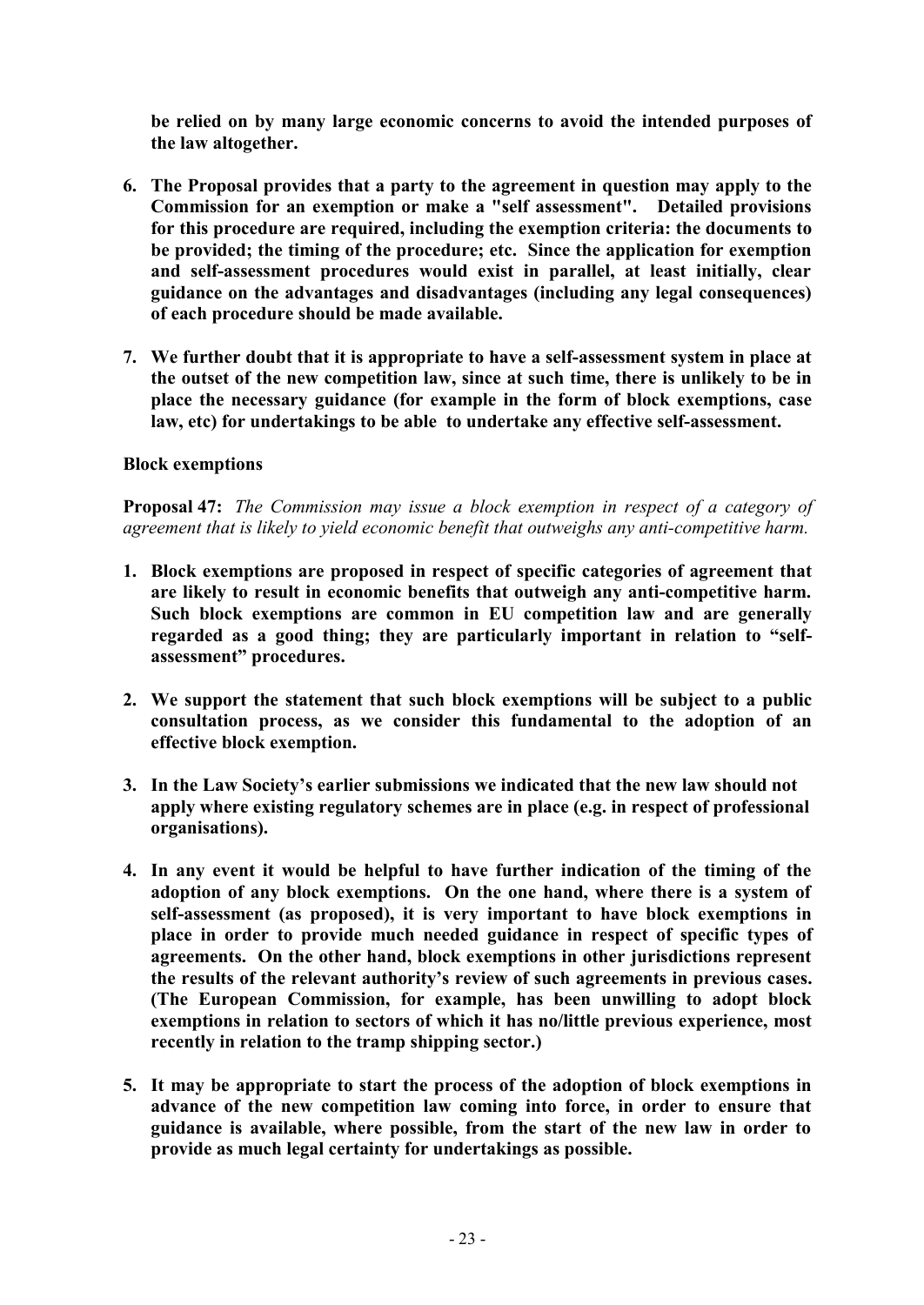### **Exclusion on the grounds of public interest**

**Proposal 48:** *The conduct rules should not apply to any undertaking entrusted with the operation of services of general economic interest, such as essential public services of an economic nature.* 

- **1. The Proposals provide for a general exclusion to the competition law for any undertaking entrusted with the operation of services of general economic interest. As accepted in the Proposals (at paragraph 9), in other jurisdictions there is no clear definition of what exactly constitutes a "service of general economic interest", and the concept has been established by case law or guidelines. Clarification of how the Commission will define this term and therefore the scope of the exclusion is required, and such guidance should be available prior to the adoption of the new competition law.**
- **2. As indicated above, such further guidance will be particularly important where a system of self-assessment is in place.**

## **Exclusion on public policy grounds**

**Proposal 49:** *The Chief Executive-in-Council may exclude conduct from the prohibition on anti-competitive conduct if he considers that there are sound reasons of public policy for so doing.* 

- **1. Whilst we accept that public policy may require exclusions, we do not support a general exclusion from the prohibition of anti-competitive conduct where the Chief Executive-in-Council "considers that there are sound reasons of public policy for so doing" and there are "overriding public policy considerations This exclusion clearly has the potential to be very wide-ranging in scope, and also involves a subjective test.**
- **2. If such a proposal is to be adopted, clear guidance is required prior to adoption on the meaning of "overriding public policy considerations" given the potential wide scope of this exclusion.**

#### **Non-application to the Government and statutory bodies**

**Proposal 50:** *The conduct rules should not apply to the Government or statutory bodies. The Government would conduct a review of the issue in the light of actual experience in implementing the competition law.* 

- 1. **The Proposals provide for the non-application of the competition rules to "Government or statutory bodies". Although consistent with other competition law regimes (e.g. the EU), it is important that there is a clear definition of exactly what bodies are covered by this exemption in order to provide legal certainty as to the extent of the exemption.**
- 2. **In order to prevent any potential abuse of this exemption, provisions should also be included to the effect that if any body that would normally fall within in the exemption acts in a manner inconsistent with the granting of the exemption (for**